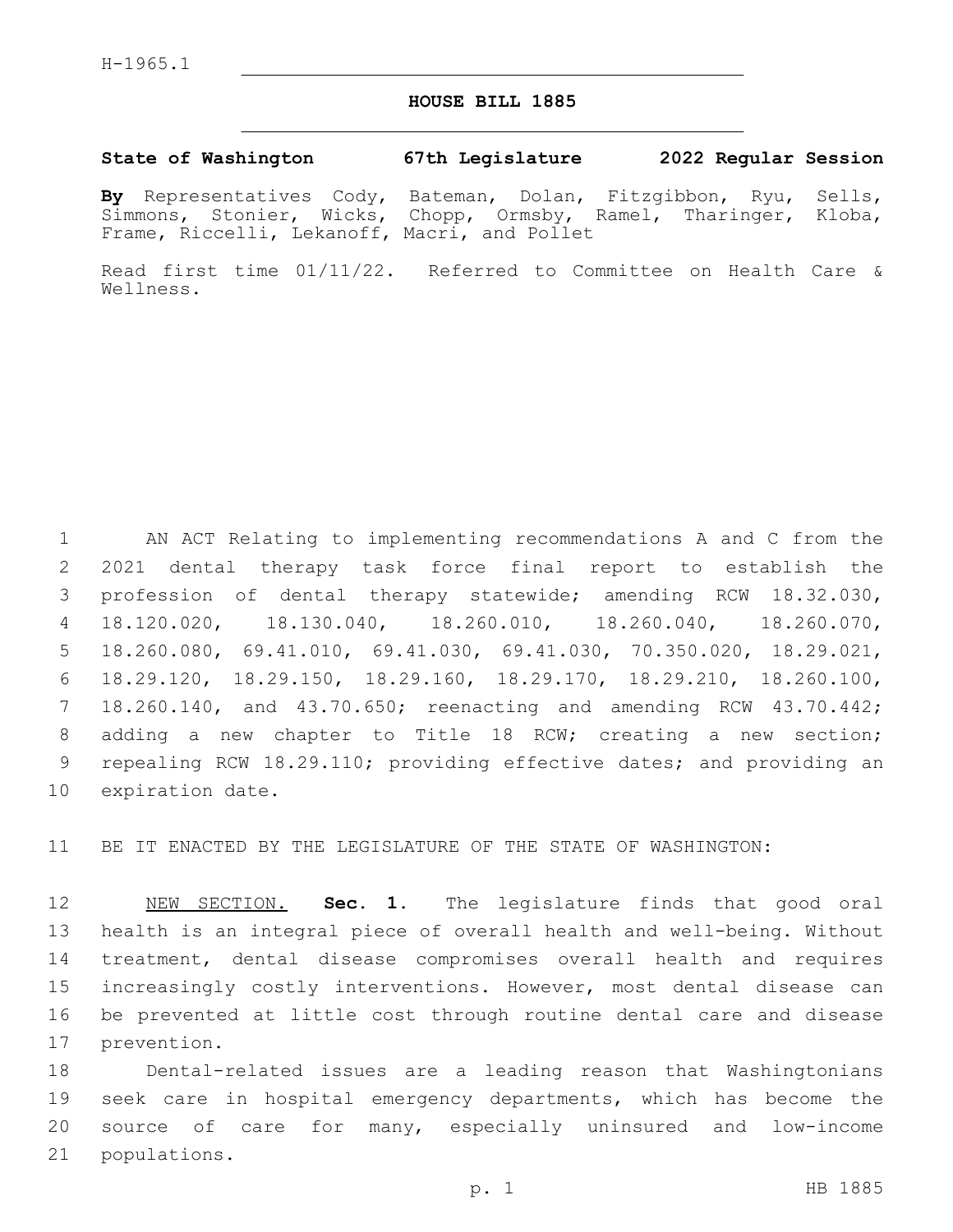The legislature created the dental therapy task force in 2021 to examine how to expand the current practice of dental therapy on tribal lands across the state of Washington to increase access to oral health care. The legislatively appointed task force included broad representation from communities with less access to dental care, dental and health care professional associations, oral health care providers, legislators, the University of Washington school of 8 dentistry, and the dental quality assurance commission.

 During its deliberations, the task force examined barriers to oral health care and inequitable outcomes in underserved communities and analyzed the safety, productivity, and economic impact to patients and clinics where dental therapists practice. A majority of the task force members supported proposals to create the profession 14 of dental therapy statewide.

 It is the intent of the legislature to expand access to oral health care for all Washingtonians through an evidence-based mid- level dental provider called a dental therapist. Dental therapy is a strategy to address racial and ethnic disparities in health and rural health care access gaps. Dental therapists are also a strategy to increase workforce diversity in health care and expand career opportunities for existing members of the dental care workforce such 22 as dental hygienists.

 It is the legislature's intent that dental therapists will meet the needs of local communities as they work under the direction of a licensed Washington dentist. The legislature intends for dental therapists to be incorporated into the dental care workforce and used 27 to effectively treat more patients.

 It is the intent of the legislature to follow the national commission on dental accreditation's standards for dental therapy education. This will ensure that dental therapists are trained to the highest quality standards and provide state-to-state consistency. It is the intent of the legislature that incorporating the commission on dental accreditation's standards for dental therapy education will pave the way for Washington education institutions to become accredited programs and for students to qualify for financial aid.

 It is also the intent of the legislature to provide an efficient and reasonable pathway, through a limited license, for federally certified dental health aide therapists or tribally licensed dental therapists to become a Washington state licensed dental therapist.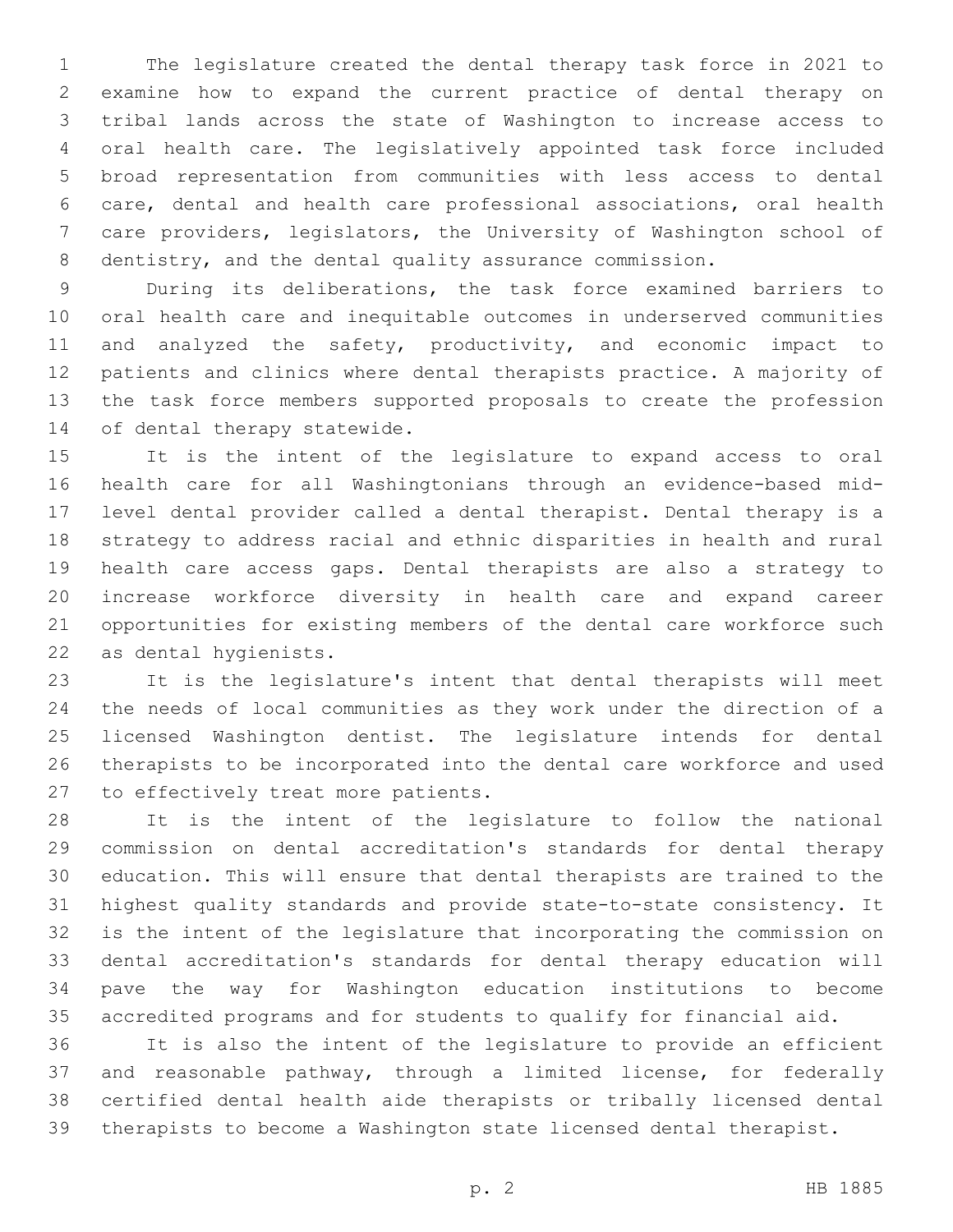NEW SECTION. **Sec. 2.** The definitions in this section apply throughout this chapter unless the context clearly requires otherwise. (1) "Close supervision of a dentist" means that a supervising 5 dentist: (a) Has personally examined and diagnosed the patient and has personally authorized the procedures to be performed; (b) Is continuously on-site while the procedure in question is 9 being performed; and (c) Is capable of responding immediately in the event of an 11 emergency. (2) "Board" means the board of dental therapy and dental hygiene 13 as established in section 3 of this act. (3) "Dental therapist" means a person licensed to practice dental 15 therapy under this chapter. (4) "Dental therapy" means the services and procedures specified 17 in section 7 of this act. (5) "Dentist" means a person licensed to practice dentistry under 19 chapter 18.32 RCW. (6) "Denturist" means a person licensed to engage in the practice 21 of denturisum under chapter 18.30 RCW. (7) "Department" means the department of health. (8) "General supervision" means that a supervising dentist has examined and diagnosed the patient and provided subsequent instructions to be performed by the assistive personnel but does not require that the dentist be physically present in the treatment 27 facility. (9) "Off-site supervision" means supervision that does not require the dentist to be physically present or to personally examine 30 or diagnose the patient. (10) "Practice plan contract" means a document that is signed by a dentist and a dental therapist and outlines the functions the dentist authorizes the dental therapist to perform and the level and 34 type of dentist supervision that is required. (11) "Secretary" means the secretary of health. NEW SECTION. **Sec. 3.** (1) The Washington state board of dental therapy and dental hygiene is created. The board shall consist of 10 members appointed by the secretary as follows:

p. 3 HB 1885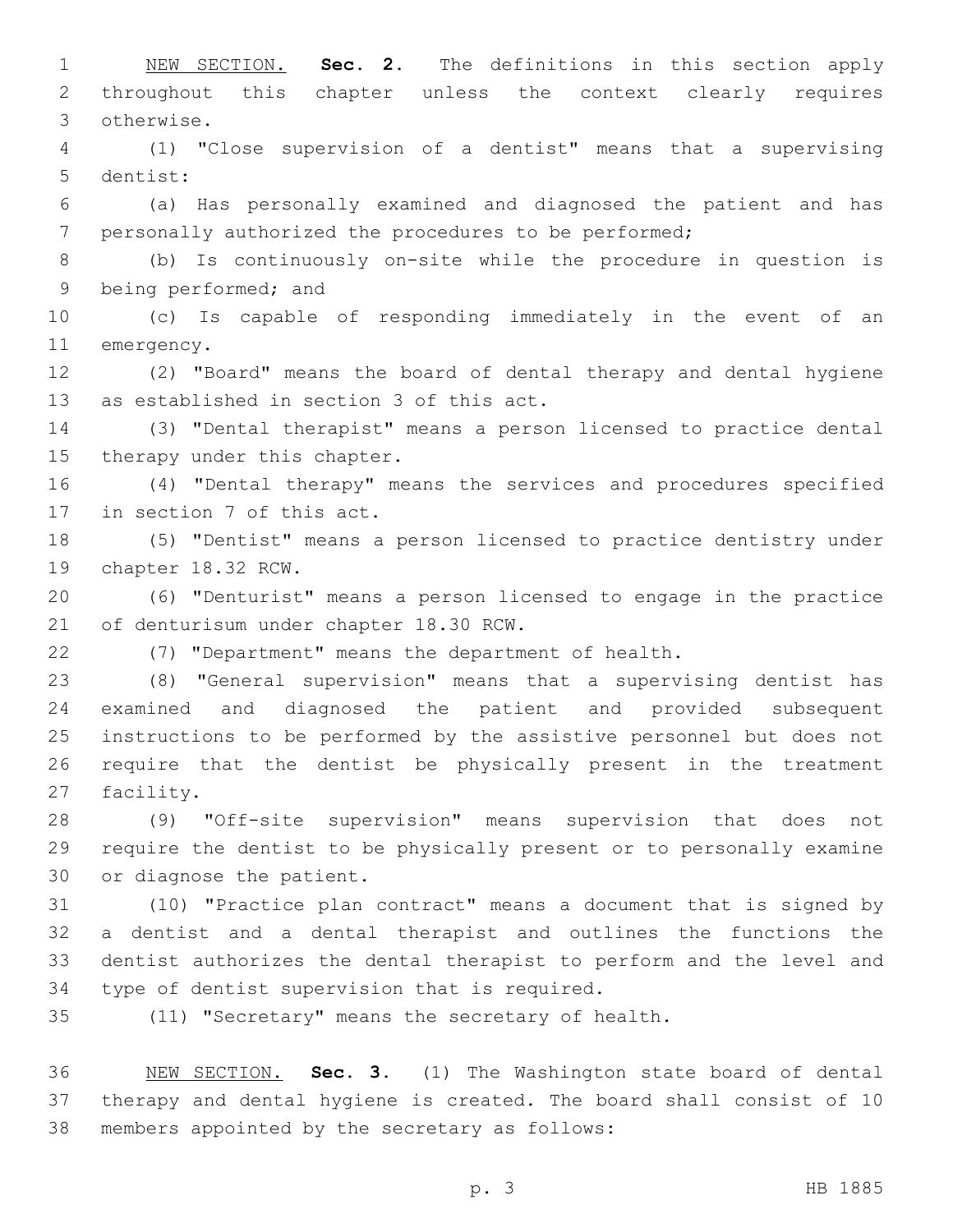(a) Four members of the board must be practicing dental 2 hygienists licensed under chapter 18.29 RCW;

 (b) Four members of the board must be practicing dental 4 therapists licensed under this chapter; and

(c) Two public members.5

 (2) Beginning October 1, 2022, members must be appointed to serve for terms of three years beginning October 1st of the year in which they are appointed. Terms of the members must be staggered. Each member shall hold office for the term of his or her appointment and until his or her successor is appointed and qualified. The terms of the initial members must be staggered. The initial members appointed under subsection (1)(a) of this section must be four dental hygienists currently serving as members on the dental hygiene examining committee and must serve the remainder of their current terms on the dental hygiene examining committee. The members appointed under subsection (1)(b) and (c) of this section must serve one-year, two-year, and three-year terms initially. Vacancies must be filled in the same manner as the original appointments are made. Appointments to fill vacancies must be for the remainder of the 20 unexpired term of the vacant position.

 (3) Any member of the board may be removed by the secretary for neglect of duty, misconduct, malfeasance, or misfeasance in office, after being given a written statement of the charges against him or her and sufficient opportunity to be heard thereon. Members of the board must be compensated in accordance with RCW 43.03.240 and must be reimbursed for travel expenses in accordance with RCW 43.03.050 27 and 43.03.060.

(4) The board shall:28

 (a) Determine the qualifications of persons applying for 30 licensure under this chapter;

 (b) Prescribe, administer, and determine the requirements for examinations under this chapter and establish a passing grade for 33 licensure under this chapter; and

 (c) Adopt rules under chapter 34.05 RCW to carry out the 35 provisions of this chapter.

 NEW SECTION. **Sec. 4.** No person may practice dental therapy or represent himself or herself as a dental therapist without being licensed by the department under this chapter. Every person licensed to practice dental therapy in this state shall renew their license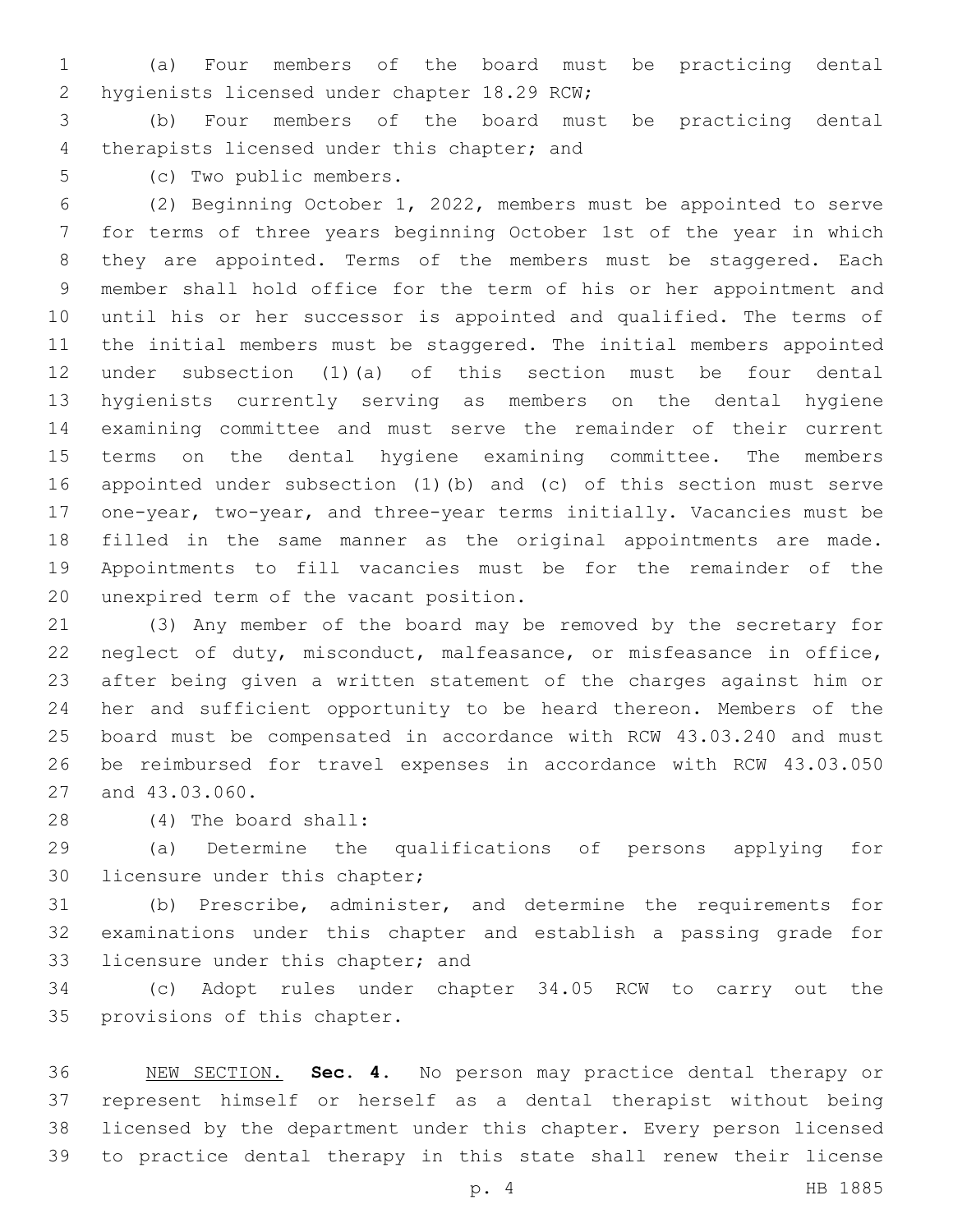and comply with administrative procedures, administrative requirements, continuing education requirements, and fees provided in 3 RCW 43.70.250 and 43.70.280.

 NEW SECTION. **Sec. 5.** (1) The department shall issue a license to practice as a dental therapist to any applicant who:

 (a) Pays any applicable fees established by the secretary under 7 RCW 43.70.110 and 43.70.250;

(b) Successfully completes a dental therapist program that:

 (i) Is accredited or has received initial accreditation by the American dental association's commission on dental accreditation; or

 (ii)(A) Has not received accreditation by the American dental association's commission on dental accreditation; and

 (B) Has proof of at least 400 preceptorship hours under the close 14 supervision of a dentist;

(c) Passes an examination approved by the board; and

 (d) Submits, on forms provided by the secretary, the applicant's name, address, and other applicable information as determined by the 18 secretary.

 (2)(a) The board shall establish the date and location of the examination. Applicants who meet the education requirements for licensure must be scheduled for the next examination following the filing of the application. The board shall establish by rule the 23 examination application deadline.

 (b) The examination must contain subjects appropriate to the scope of practice and questions on laws in the state of Washington 26 regulating dental therapy practice.

 (c) The board shall establish by rule the requirements for a reexamination if the applicant has failed the examination.

 (d) The board may approve an examination prepared or administered by a private testing agency or association of licensing authorities.

 (3) The board must establish by rule the procedures to implement 32 this section.

 NEW SECTION. **Sec. 6.** An applicant holding a valid license and currently engaged in practice in another state may be granted a license without examination required by this chapter, on the payment of any required fees, if the board determines that the other state's licensing standards are substantively equivalent to the standards in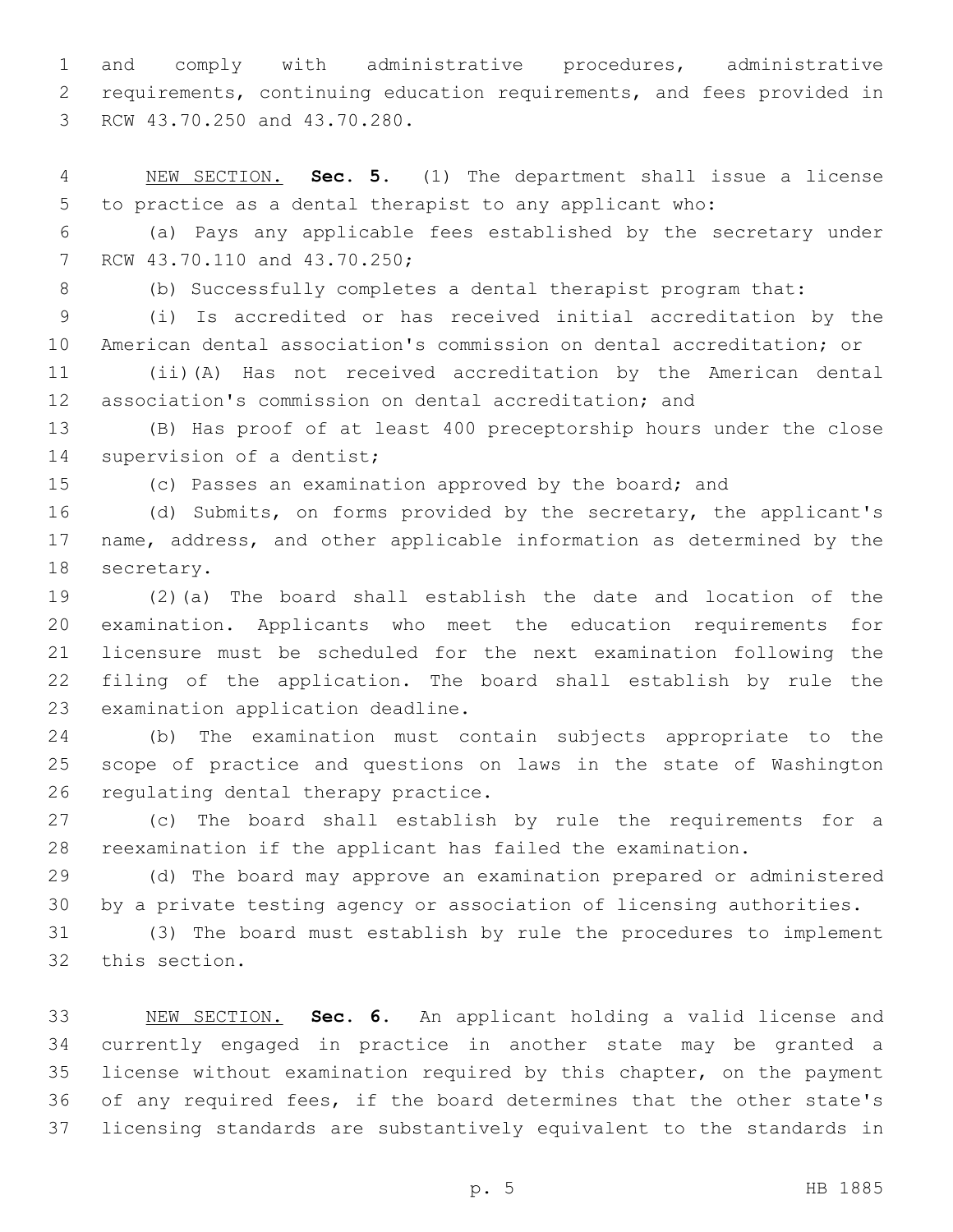1 this state: PROVIDED, That the secretary may require the applicant  $2$  to:

3 (1) File with the secretary documentation certifying the 4 applicant is licensed to practice in another state; and

 (2) Provide information as the secretary deems necessary pertaining to the conditions and criteria of the uniform disciplinary act, chapter 18.130 RCW and to demonstrate to the secretary a knowledge of Washington law pertaining to the practice of dental 9 therapy.

 NEW SECTION. **Sec. 7.** (1) Subject to the limitations in this section, a licensed dental therapist may provide the following services and procedures under the supervision of a licensed dentist as provided under section 8 of this act and to the extent the supervising dentist authorizes the service or procedure to be provided by the dental therapist:

16 (a) Oral health instruction and disease prevention education, 17 including nutritional counseling and dietary analysis;

- 18 (b) Comprehensive charting of the oral cavity;
- 19 (c) Making radiographs;
- 20 (d) Mechanical polishing;
- (e) Prophylaxis;21
- 22 (f) Periodontal scaling and root planing;

23 (g) Application of topical preventative or prophylactic agents, 24 including fluoride and pit and fissure sealants;

- (h) Pulp vitality testing;25
- 26 (i) Application of desensitizing medication or resin;
- (j) Fabrication of athletic mouth quards;
- 28 (k) Placement of temporary restorations;
- 29 (1) Fabrication of soft occlusal quards;
- 30 (m) Tissue conditioning and soft reline;
- 31 (n) Atraumatic restorative therapy and interim restorative 32 therapy;
- 33 (o) Dressing changes;
- 34 (p) Tooth reimplantation;
- (q) Administration of local anesthetic;
- 36 (r) Administration of nitrous oxide;
- 37 (s) Emergency palliative treatment of dental pain;
- 38 (t) The placement and removal of space maintainers;
- 39 (u) Cavity preparation;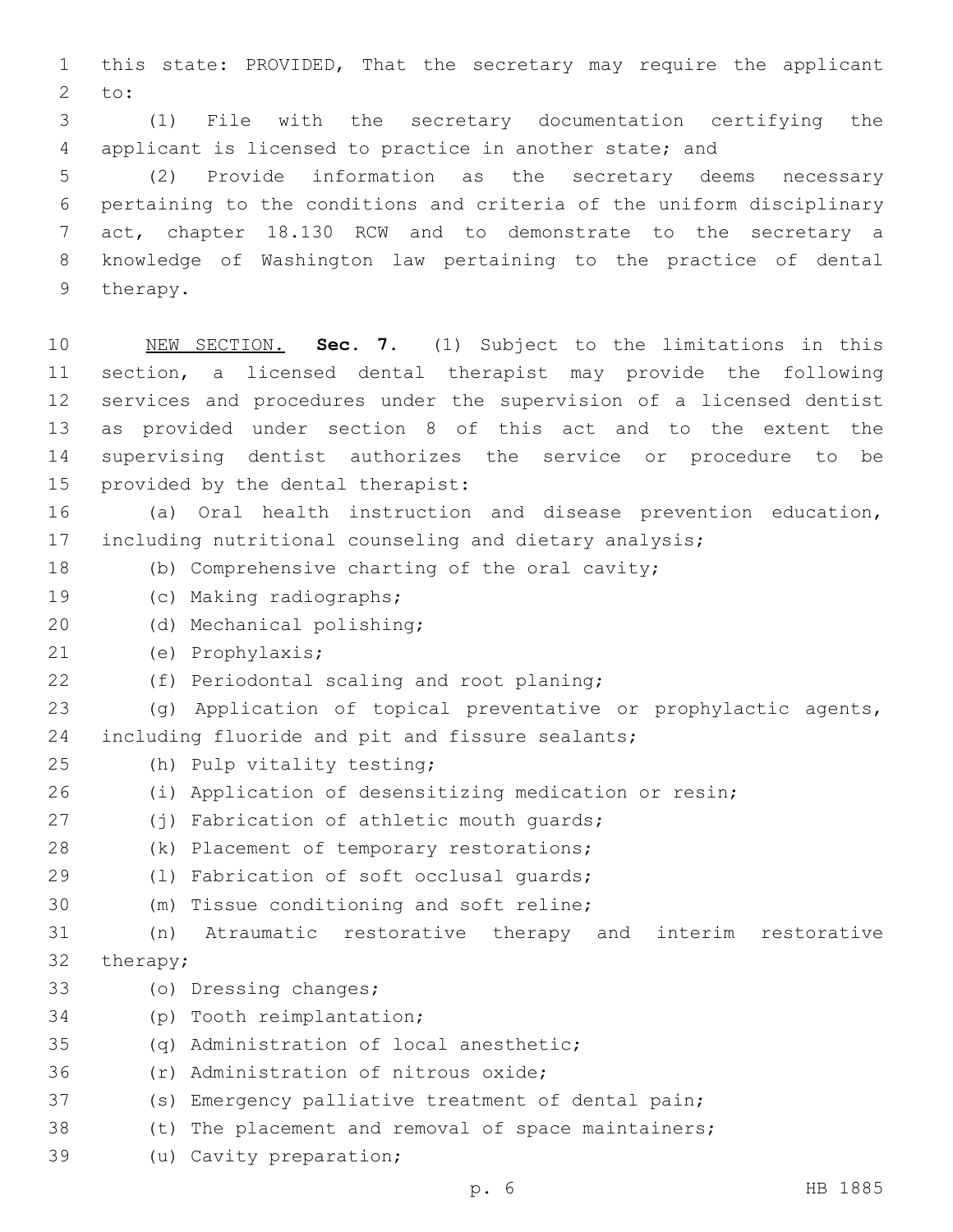- (v) Restoration of primary and permanent teeth;
- (w) Fabrication and placement of temporary crowns;
- (x) Preparation and placement of preformed crowns;
- (y) Pulpotomies on primary teeth;4

 (z) Indirect and direct pulp capping on primary and permanent 6 teeth;

- 7 (aa) Stabilization of reimplanted teeth;
- 8 (bb) Extractions of primary teeth;

9 (cc) Suture placement and removal;

- 10 (dd) Brush biopsies;
- (ee) Minor adjustments and repairs on removable prostheses;
- 12 (ff) Recementing of permanent crowns;

 (gg) Oral evaluation and assessment of dental disease and the 14 formulation of an individualized treatment plan;

 (hh) Identification of oral and systemic conditions requiring evaluation and treatment by a dentist, physician, or other health 17 care provider, and management of referrals;

 (ii) The supervision of expanded function dental auxiliaries and dental assistants. However, a dental therapist may supervise no more than a total of four expanded function dental auxiliaries and dental assistants at any one time in any one practice setting. A dental therapist may not supervise an expanded function dental auxiliary or dental assistant with respect to tasks that the dental therapist is 24 not authorized to perform;

 (jj) Nonsurgical extractions of periodontally diseased permanent teeth with tooth mobility of plus 3 to plus 4 if the teeth are not unerupted, are not impacted, are not fractured, and do not need to be 28 sectioned for removal;

 (kk) Other related services and functions for which the dental therapist has been educated and trained and to the extent authorized 31 by the supervising dentist; and

 (ll) The dispensation and oral administration of drugs pursuant 33 to subsection (2) of this section.

 (2)(a) A dental therapist may dispense and orally administer the following drugs within the parameters of the practice plan contract established in section 8 of this act: Nonnarcotic analgesics, anti-inflammatories, preventive agents, and antibiotics.

 (b) The authority to dispense and orally administer drugs extends only to the drugs identified in this subsection and may be further 40 limited by the practice plan contract.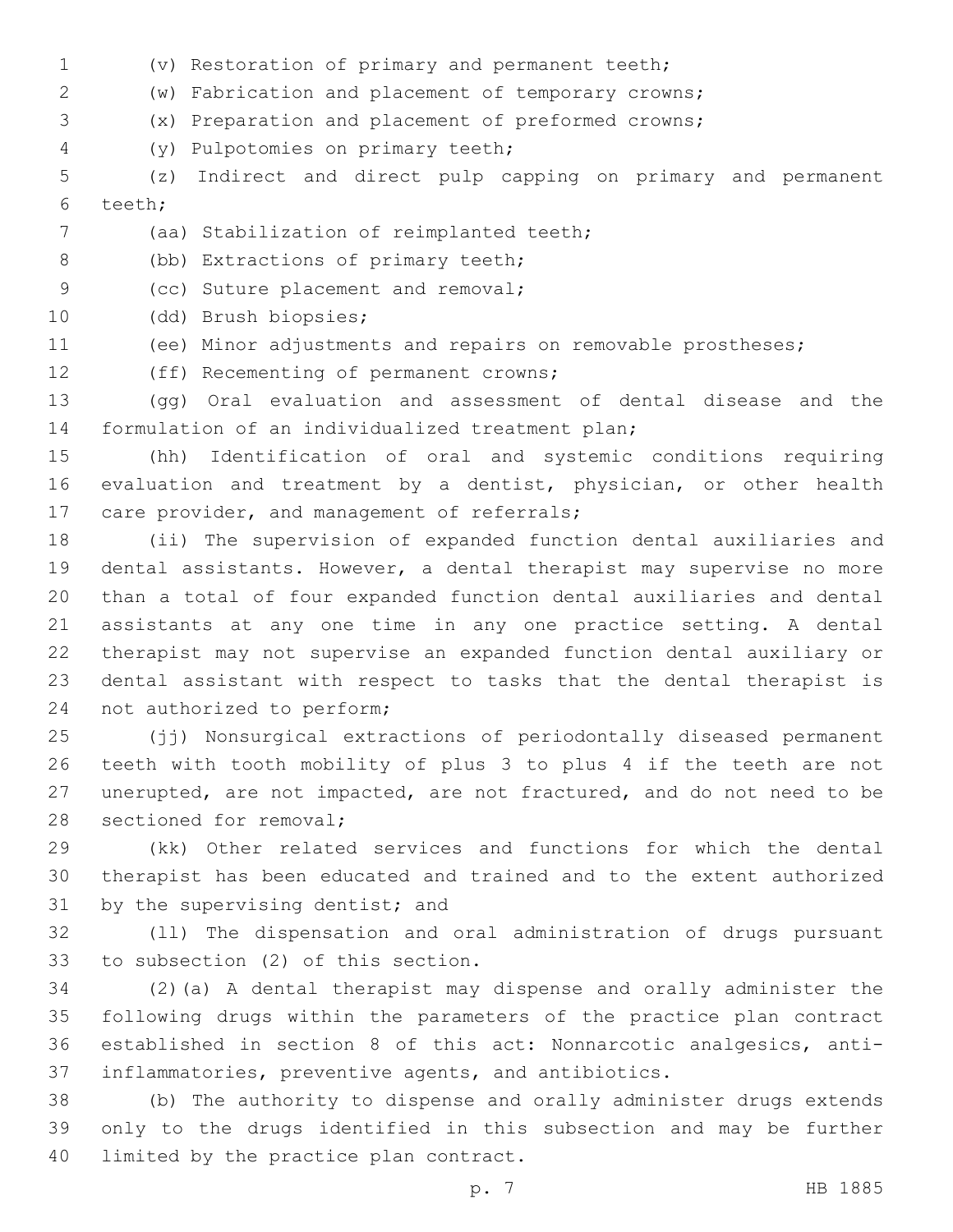(c) The authority to dispense includes the authority to dispense sample drugs within the categories established in this subsection if the dispensing is permitted under the practice plan contract.

 (d) A dental therapist may not dispense or administer narcotic 5 drugs as defined in chapter 69.50 RCW.

 (e) A dental therapist does not have the authority to prescribe 7 drugs.

 (3) A dental therapist may only provide services and procedures 9 in which they have been educated.

 (4) A dental therapist may not provide any service or procedure that is not both authorized by this section and been authorized by the supervising dentist via inclusion in the dental therapist's 13 practice plan contract.

 NEW SECTION. **Sec. 8.** (1) A dental therapist may only practice dental therapy under the supervision of a dentist licensed under chapter 18.32 RCW and pursuant to a written practice plan contract with the supervising dentist. A dental therapist may not practice independently. In circumstances authorized by the supervising dentist in the written practice plan contract, a dental therapist may provide services without the prior examination or diagnosis of a dentist and without the dentist being personally on site when services are provided. The contract must, at a minimum, contain the following elements:

 (a) The level of supervision required and circumstances when the 25 prior knowledge and consent of the supervising dentist is required;

 (b) Practice settings where services and procedures may be 27 provided;

 (c) Any limitations on the services or procedures the dental 29 therapist may provide;

 (d) Age and procedure-specific practice protocols, including case selection criteria, assessment guidelines, and imaging frequency;

 (e) Procedures for creating and maintaining dental records for 33 patients treated by the dental therapist;

 (f) A plan to manage medical emergencies in each practice setting 35 where the dental therapist provides care;

 (g) A quality assurance plan for monitoring care provided by the dental therapist or, including patient care review, referral follow-38 up, and a quality assurance chart review;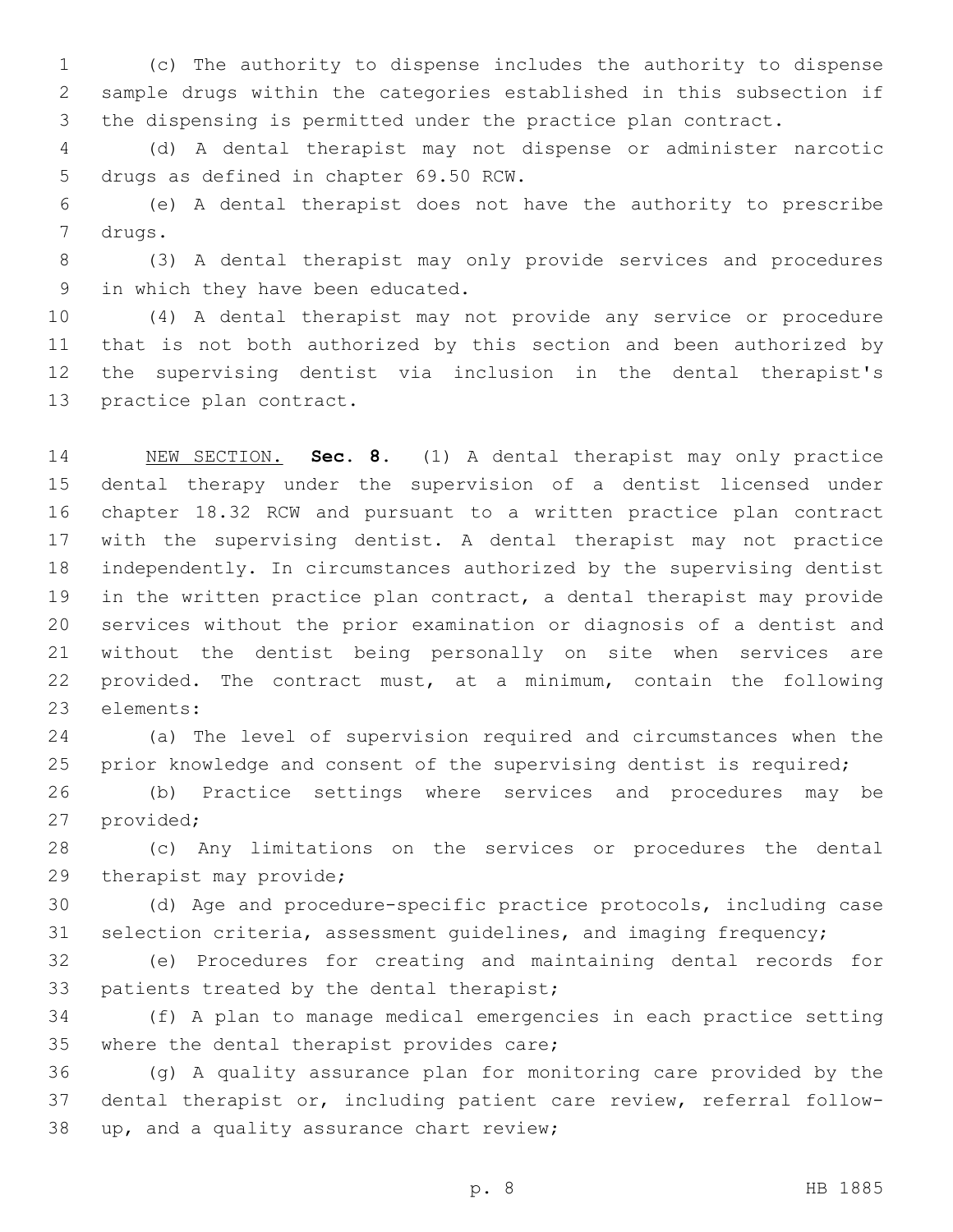(h) Protocols for administering and dispensing medications, including the specific circumstances under which the medications may 3 be dispensed and administered;

 (i) Criteria relating to the provision of care to patients with specific medical conditions or complex medical histories, including requirements for consultation prior to the initiation of care; and

 (j) Specific written protocols governing situations where the dental therapist encounters a patient requiring treatment that exceeds the dental therapist's scope of practice or capabilities and protocols for referral of patients requiring evaluation and treatment by dentists, denturists, physicians, advanced registered nurse 12 practitioners, or other health care providers.

 (2) The dental therapist shall accept responsibility for all services and procedures provided by the dental therapist or any auxiliary dental providers the dental therapist is supervising 16 pursuant to the practice plan contract.

 (3) A supervising dentist who knowingly permits a dental therapist to provide a service or procedure that is not authorized in the practice plan contract, or any dental therapist who provides a service or procedure that is not authorized in the practice plan contract, commits unprofessional conduct for purposes of chapter 22 18.130 RCW.

 (4) A dentist who enters into a written practice plan contract 24 with a dental therapist shall:

 (a) Directly provide or arrange for another dentist, denturist, or specialist to provide any necessary advanced procedures or services needed by the patient or any treatment that exceeds the dental therapist's scope of practice or capabilities;

 (b) Ensure that he or she or another dentist is available to the dental therapist for timely communication during treatment if needed.

 (5) A dental therapist shall perform only those services authorized by the supervising dentist and written practice plan contract and shall maintain an appropriate level of contact with the 34 supervising dentist.

 (6) Practice plan contracts must be signed and maintained by both 36 the supervising dentist and the dental therapist.

 (7) A supervising dentist may supervise no more than a total of 38 five dental therapists at any one time.

 (8) A dental therapist must submit a signed copy of the practice plan to the secretary at the time of licensure renewal. If the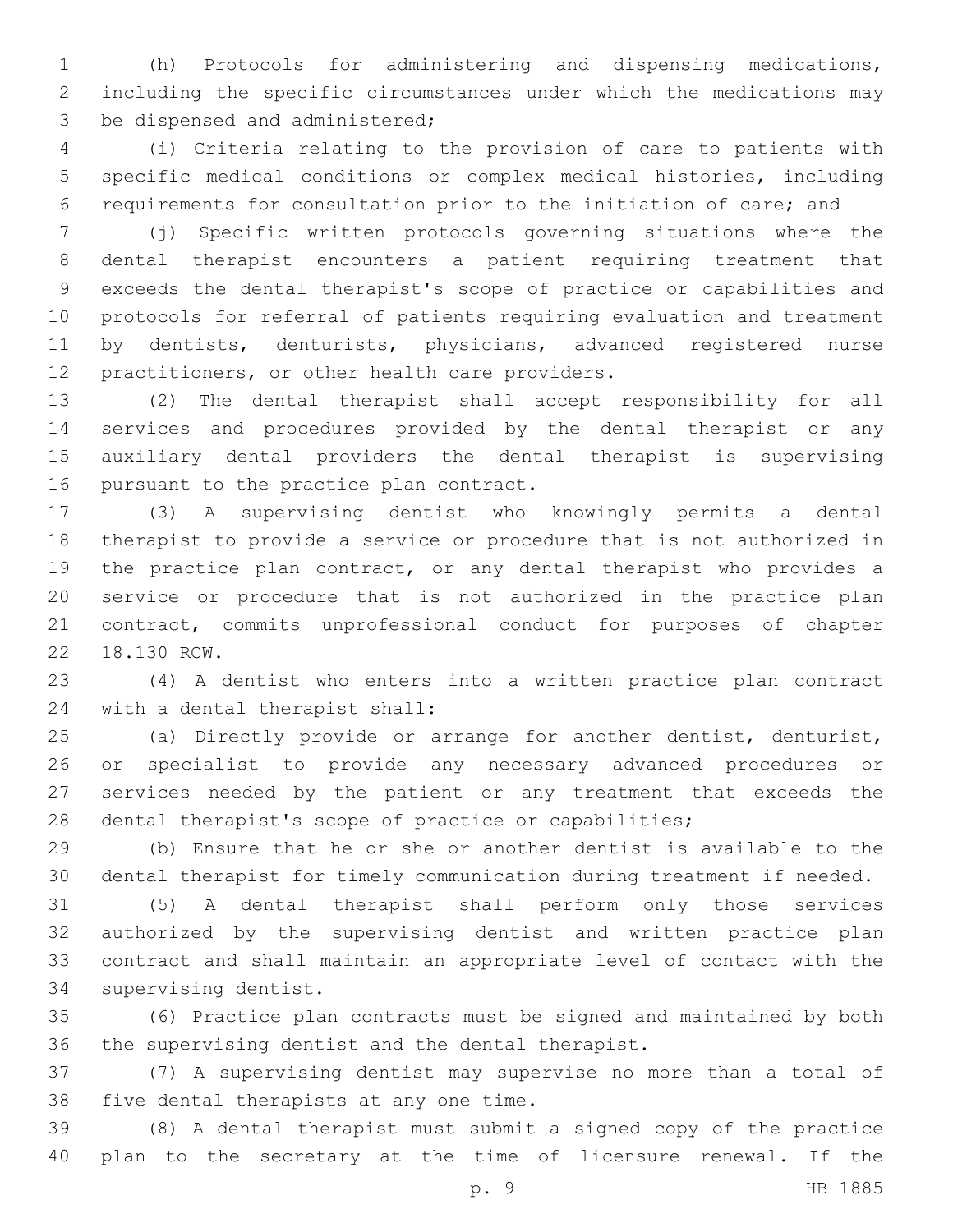practice plan is revised in between license renewal, a signed copy of the revised practice plan must be submitted as soon as practicable 3 after the revision is made.

 NEW SECTION. **Sec. 9.** Nothing in this chapter prohibits or affects:

 (1) The practice of dental therapy by an individual otherwise licensed under this title and performing services within his or her 8 scope of practice;

 (2) The practice of dental therapy in the discharge of official duties on behalf of the United States government, including, but not limited to, the armed forces, coast guard, public health service, 12 veterans' bureau, or bureau of Indian affairs;

 (3) The practice of dental therapy pursuant to an education 14 program described in section 5 of this act;

 (4) The practice of dental therapy under the supervision of a dentist necessary to meet the clinical experience or preceptorship 17 requirements of section 5 of this act; or

 (5) The practice of federally certified dental health aide therapists or tribally licensed dental therapists practicing in clinics operated by an Indian health service, Indian health service direct, tribal 638, or an urban Indian health program system of care, as those terms are defined in the Indian health care improvement act, 23 Title 25 U.S.C. Sec. 1603(12), (25) and (29).

 NEW SECTION. **Sec. 10.** (1) A dental therapist may practice only in the following settings:

 (a) Federally qualified health centers, federally qualified 27 health center look-alikes, or nonprofit clinics;

- 28 (b) School-based health clinics;
- 29 (c) Long-term care facilities;
- 30 (d) Correctional institutions;
- 31 (e) Hospitals;

 (f) Clinics operated by accredited schools of dentistry, dental 33 therapy, or dental hygiene;

 (g) Clinics operated by an Indian health service, Indian health service direct, tribal 638, or an urban Indian health program system of care, as those terms are defined in the Indian health care improvement act, Title 25 U.S.C. Sec. 1603(12), (25) and (29);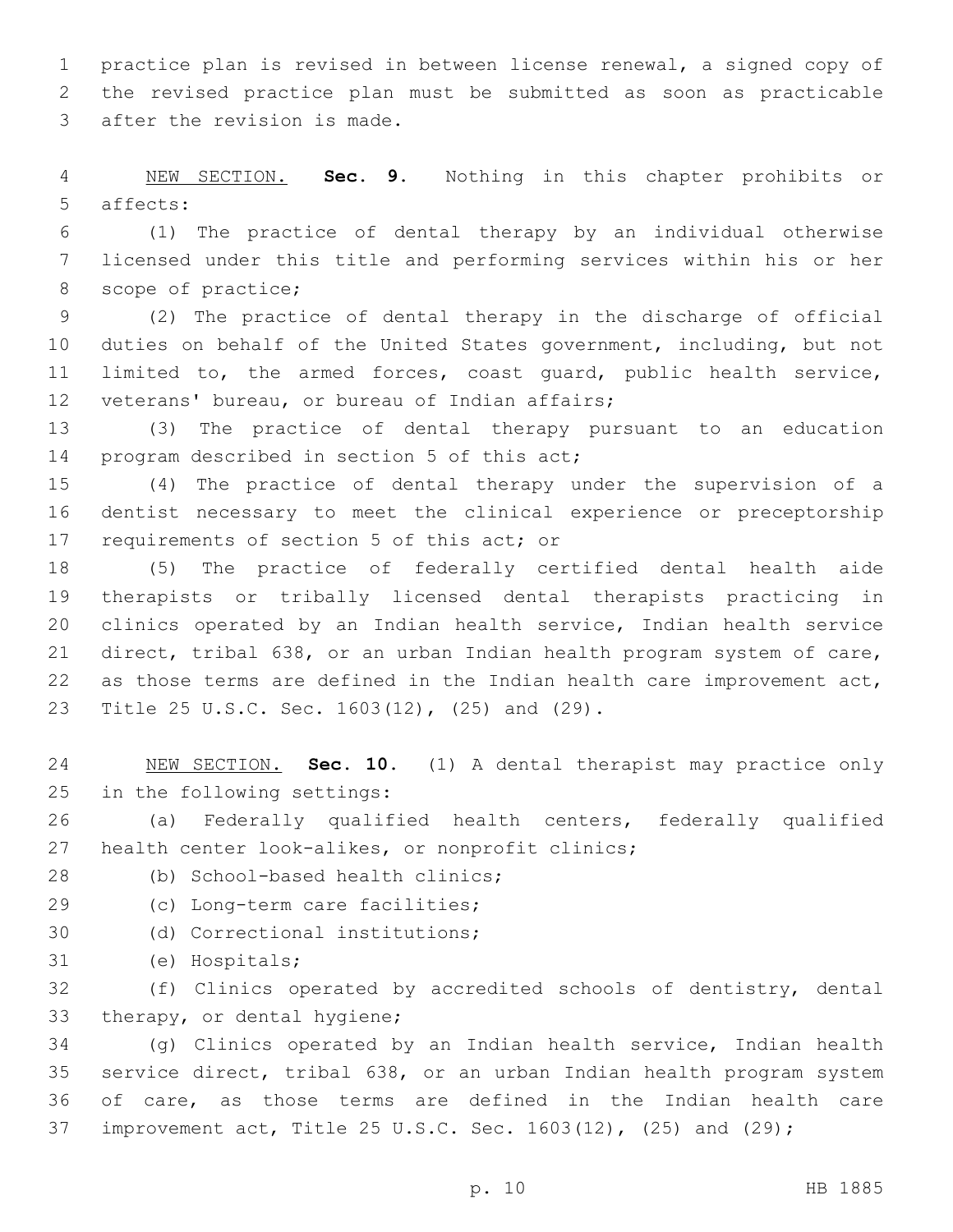(h) Practice settings in which the dental therapist's patient base is at least 35 percent medicaid, low income, or uninsured; and

 (i) Clinics that serve an area designated by the federal health resources and services administration as dental professional shortage 5 areas.

 (2) A dental therapist may not work in any other setting that is 7 not listed in this section.

 NEW SECTION. **Sec. 11.** The uniform disciplinary act, chapter 18.130 RCW shall govern the issuance and denial of licenses, unlicensed practice, and the discipline of persons licensed under this chapter. The board is the disciplining authority under this chapter.

 NEW SECTION. **Sec. 12.** (1) The department shall issue a limited license to any applicant who, as determined by the secretary:

 (a) Holds a valid license, certification, or recertification in another state, Canadian province, or has been certified or licensed by a federal or tribal governing board in the previous two years, that allows a substantially equivalent, but not the entire scope of 19 practice in section 7 of this act;

 (b) Is currently engaged in active practice in another state, 21 Canadian province, or tribe;

 (c) Files with the secretary documentation certifying that the 23 applicant:

 (i) Has graduated from a dental therapy school accredited by the commission on dental accreditation or has graduated from a dental therapy education program that the board determines is substantially equivalent to an accredited education program; and

 (ii) Is licensed or certified to practice in another state or Canadian province, or has been certified or licensed by a federal or 30 tribal governing board in the previous two years;

 (d) Provides such information as the secretary deems necessary pertaining to the conditions and criteria of the uniform disciplinary 33 act, chapter 18.130 RCW;

 (e) Demonstrates to the secretary knowledge of Washington state law pertaining to the practice of dental therapy; and

36 (f) Pays any required fees.

 (2) A person practicing with a limited license granted under this section has the authority to perform only those dental therapy

p. 11 HB 1885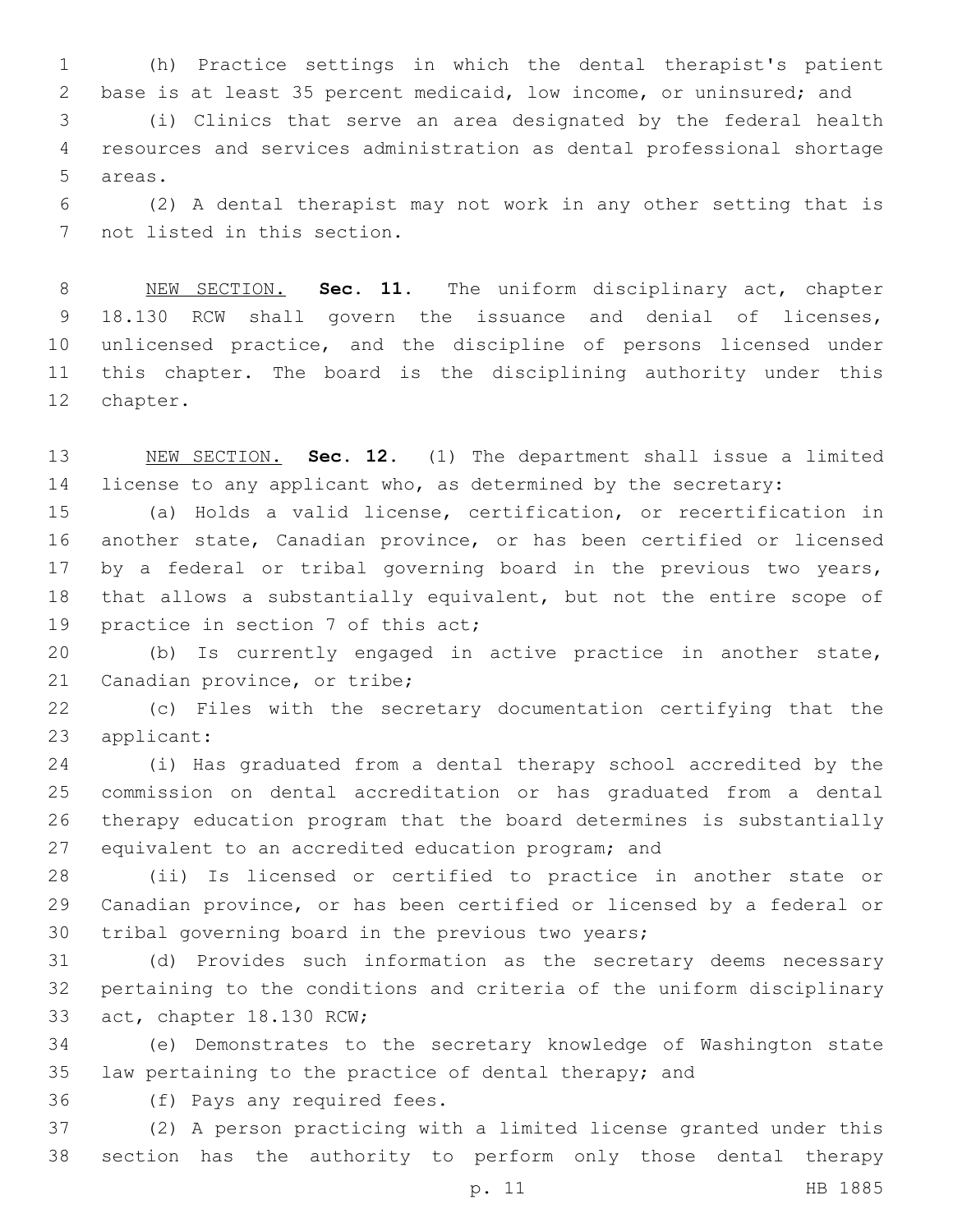procedures in section 7 of this act that he or she was licensed or certified to practice in their previous state, tribe, or Canadian 3 province.

 (3) Upon demonstration of competency in all procedures in section 7 of this act, the limited license holder may apply for licensure as a dental therapist under section 5 of this act.6

 **Sec. 13.** RCW 18.32.030 and 2017 c 5 s 5 are each amended to read 8 as follows:

 The following practices, acts, and operations are excepted from 10 the operation of the provisions of this chapter:

 (1) The rendering of dental relief in emergency cases in the practice of his or her profession by a physician or surgeon, licensed as such and registered under the laws of this state, unless the physician or surgeon undertakes to or does reproduce lost parts of the human teeth in the mouth or to restore or to replace in the human 16 mouth lost or missing teeth;

 (2) The practice of dentistry in the discharge of official duties by dentists in the United States federal services on federal reservations, including but not limited to the armed services, coast guard, public health service, veterans' bureau, or bureau of Indian 21 affairs;

 (3) Dental schools or colleges approved under RCW 18.32.040, and the practice of dentistry by students in accredited dental schools or colleges approved by the commission, when acting under the direction and supervision of Washington state-licensed dental school faculty;

 (4) The practice of dentistry by licensed dentists of other states or countries while appearing as clinicians at meetings of the Washington state dental association, or component parts thereof, or at meetings sanctioned by them, or other groups approved by the 30 commission;

 (5) The use of roentgen and other rays for making radiographs or similar records of dental or oral tissues, under the supervision of a 33 licensed dentist or physician;

 (6) The making, repairing, altering, or supplying of artificial restorations, substitutions, appliances, or materials for the correction of disease, loss, deformity, malposition, dislocation, fracture, injury to the jaws, teeth, lips, gums, cheeks, palate, or associated tissues or parts; providing the same are made, repaired, altered, or supplied pursuant to the written instructions and order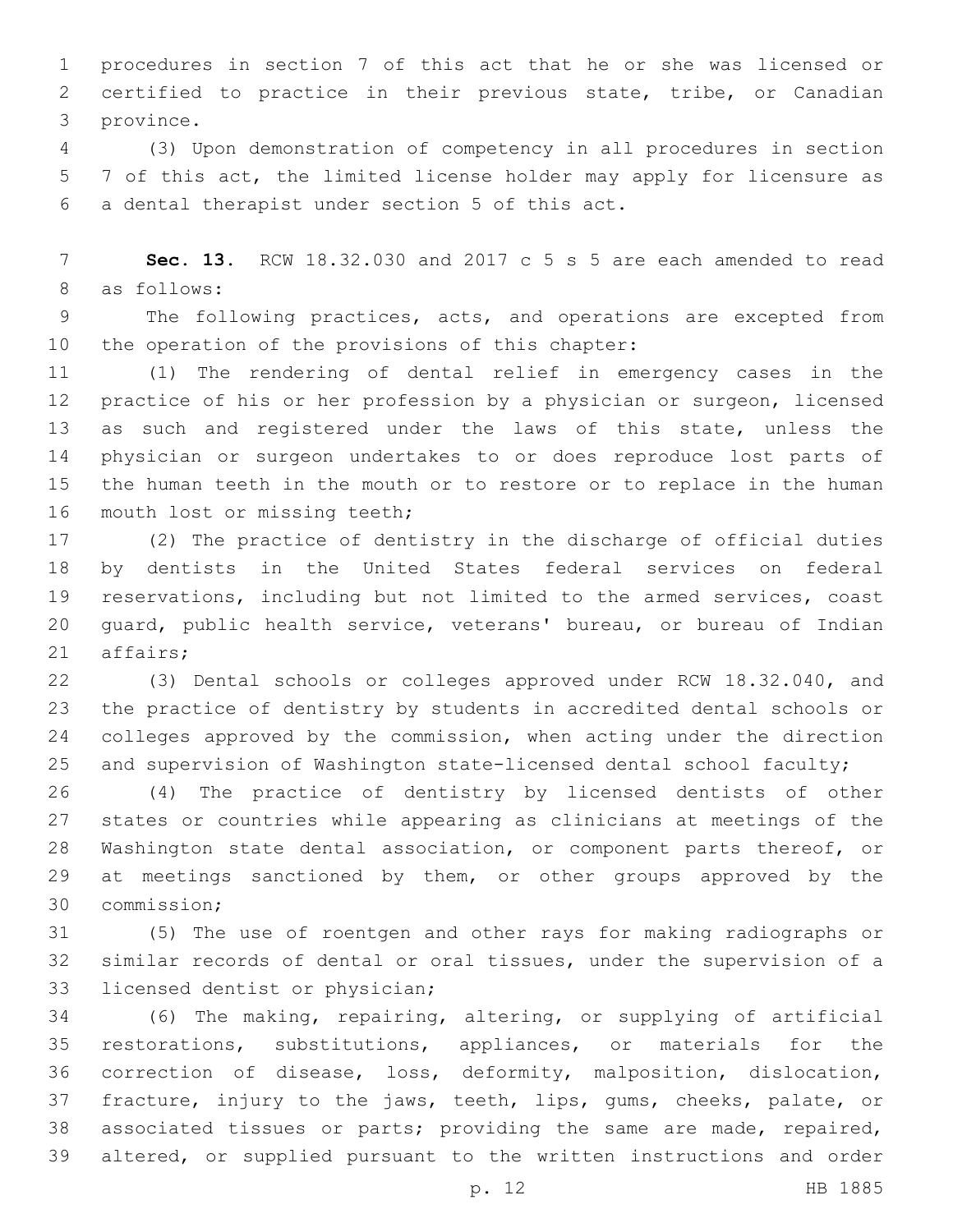of a licensed dentist which may be accompanied by casts, models, or impressions furnished by the dentist, and the prescriptions shall be retained and filed for a period of not less than three years and shall be available to and subject to the examination of the secretary 5 or the secretary's authorized representatives;

 (7) The removal of deposits and stains from the surfaces of the teeth, the application of topical preventative or prophylactic 8 agents, and the polishing and smoothing of restorations, when performed or prescribed by a dental hygienist licensed under the laws 10 of this state;

 (8) A qualified and licensed physician and surgeon or osteopathic physician and surgeon extracting teeth or performing oral surgery 13 pursuant to the scope of practice under chapter 18.71 or 18.57 RCW;

 (9) The performing of dental operations or services by registered dental assistants and licensed expanded function dental auxiliaries holding a credential issued under chapter 18.260 RCW when performed 17 under the supervision of a licensed dentist, by dental therapists 18 licensed under chapter 18. --- RCW (the new chapter created in section 19 35 of this act), or by other persons not licensed under this chapter if the person is licensed pursuant to chapter 18.29, 18.57, 18.71, or 18.79 RCW as it applies to registered nurses and advanced registered nurse practitioners, each while acting within the scope of the person's permitted practice under the person's license: PROVIDED HOWEVER, That such persons shall in no event perform the following dental operations or services unless permitted to be performed by the person under this chapter or chapters 18.29, 18.57, 18.71, 18.79 as it applies to registered nurses and advanced registered nurse 28 practitioners, and 18.260 RCW:

 (a) Any removal of or addition to the hard or soft tissue of the 30 oral cavity;

 (b) Any diagnosis of or prescription for treatment of disease, pain, deformity, deficiency, injury, or physical condition of the 33 human teeth or jaws, or adjacent structure;

 (c) Any administration of general or injected local anaesthetic of any nature in connection with a dental operation, including 36 intravenous sedation;

37 (d) Any oral prophylaxis;

 (e) The taking of any impressions of the teeth or jaw or the relationships of the teeth or jaws, for the purpose of fabricating any intra-oral restoration, appliance, or prosthesis;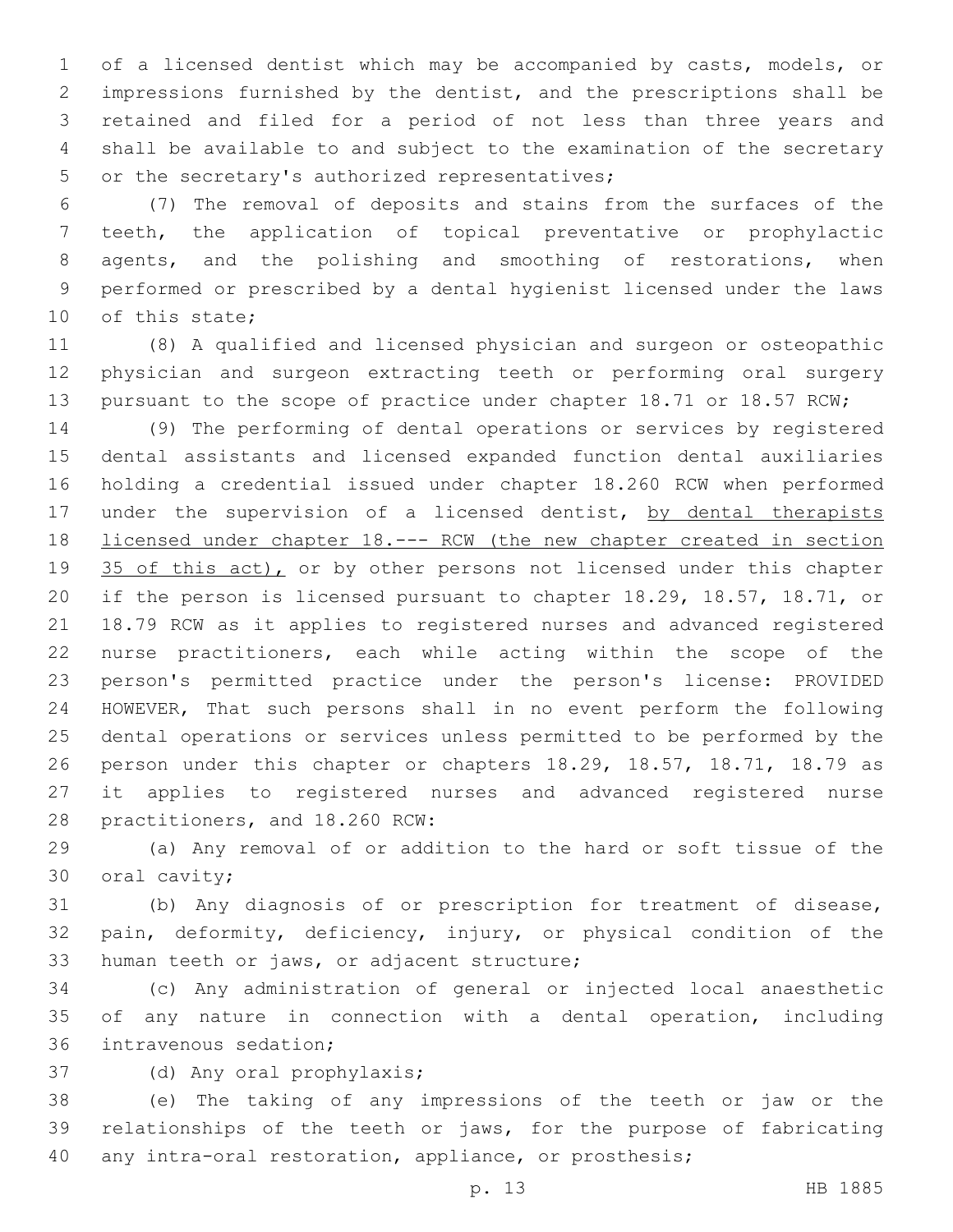(10) The performing of dental services described in RCW 18.350.040 by dental anesthesia assistants certified under chapter 18.350 RCW when working under the supervision and direction of an oral and maxillofacial surgeon or dental anesthesiologist; and

 (11) The performance of dental health aide therapist services to 6 the extent authorized under chapter 70.350 RCW.

 **Sec. 14.** RCW 18.120.020 and 2020 c 80 s 22 are each amended to 8 read as follows:

 The definitions in this section apply throughout this chapter 10 unless the context clearly requires otherwise.

 (1) "Applicant group" includes any health professional group or organization, any individual, or any other interested party which proposes that any health professional group not presently regulated be regulated or which proposes to substantially increase the scope of 15 practice of the profession.

 (2) "Certificate" and "certification" mean a voluntary process by which a statutory regulatory entity grants recognition to an individual who (a) has met certain prerequisite qualifications specified by that regulatory entity, and (b) may assume or use "certified" in the title or designation to perform prescribed health 21 professional tasks.

 (3) "Grandfather clause" means a provision in a regulatory statute applicable to practitioners actively engaged in the regulated health profession prior to the effective date of the regulatory statute which exempts the practitioners from meeting the prerequisite qualifications set forth in the regulatory statute to perform 27 prescribed occupational tasks.

 (4) "Health professions" means and includes the following health and health-related licensed or regulated professions and occupations: Podiatric medicine and surgery under chapter 18.22 RCW; chiropractic under chapter 18.25 RCW; dental hygiene under chapter 18.29 RCW; dentistry under chapter 18.32 RCW; denturism under chapter 18.30 RCW; dental anesthesia assistants under chapter 18.350 RCW; dispensing opticians under chapter 18.34 RCW; hearing instruments under chapter 18.35 RCW; naturopaths under chapter 18.36A RCW; embalming and funeral directing under chapter 18.39 RCW; midwifery under chapter 18.50 RCW; nursing home administration under chapter 18.52 RCW; optometry under chapters 18.53 and 18.54 RCW; ocularists under chapter 18.55 RCW; osteopathic medicine and surgery under chapter

p. 14 HB 1885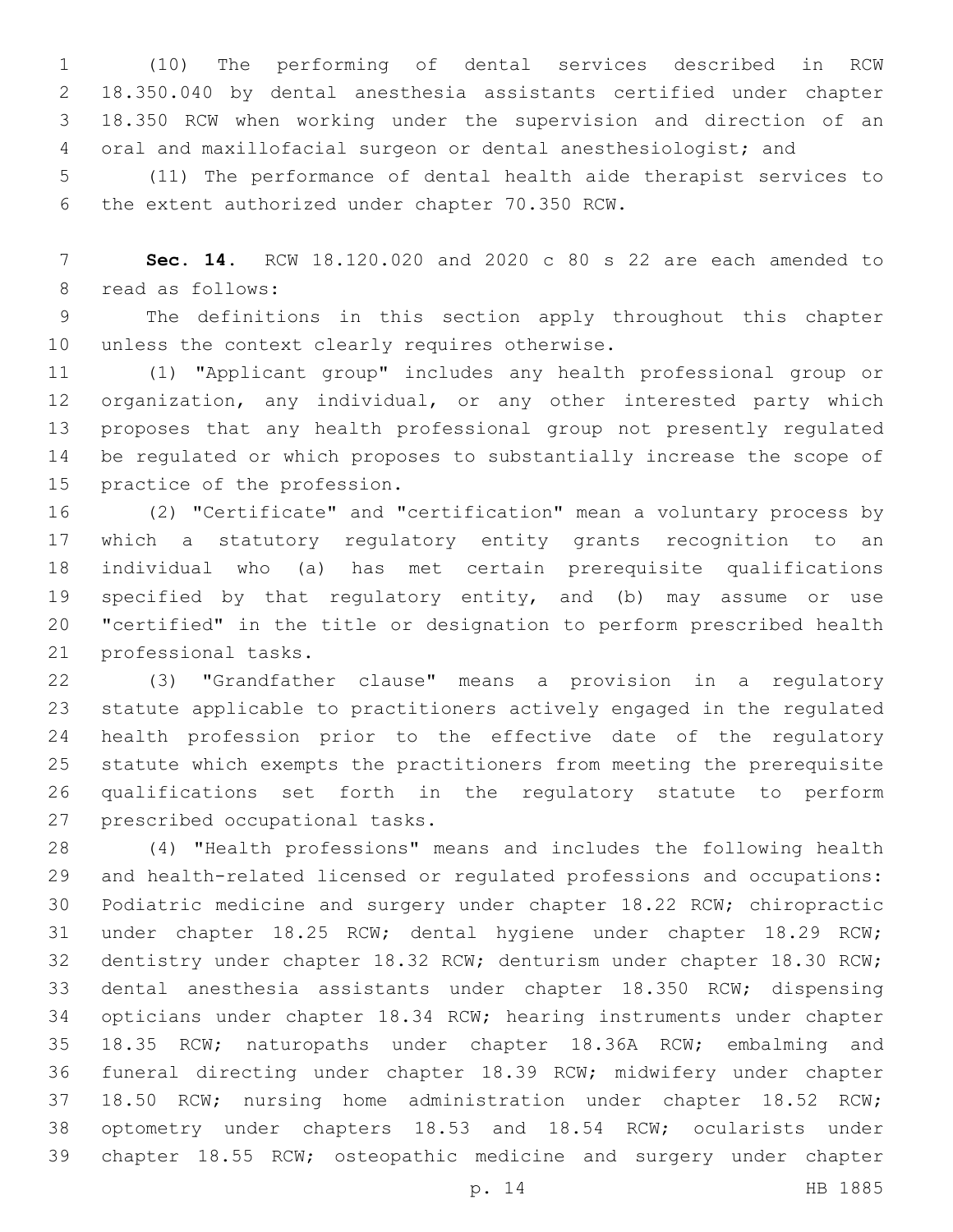18.57 RCW; pharmacy under chapters 18.64 and 18.64A RCW; medicine under chapters 18.71 and 18.71A RCW; emergency medicine under chapter 18.73 RCW; physical therapy under chapter 18.74 RCW; practical nurses under chapter 18.79 RCW; psychologists under chapter 18.83 RCW; registered nurses under chapter 18.79 RCW; occupational therapists licensed under chapter 18.59 RCW; respiratory care practitioners licensed under chapter 18.89 RCW; veterinarians and veterinary technicians under chapter 18.92 RCW; massage therapists under chapter 18.108 RCW; acupuncturists or acupuncture and Eastern medicine practitioners licensed under chapter 18.06 RCW; persons registered under chapter 18.19 RCW; persons licensed as mental health counselors, marriage and family therapists, and social workers under chapter 18.225 RCW; dietitians and nutritionists certified by chapter 18.138 RCW; radiologic technicians under chapter 18.84 RCW; nursing assistants registered or certified under chapter 18.88A RCW; reflexologists certified under chapter 18.108 RCW; medical assistants-certified, medical assistants-hemodialysis technician, medical assistants-phlebotomist, forensic phlebotomist, and medical assistants-registered certified and registered under chapter 18.360 20 RCW; ((and)) licensed behavior analysts, licensed assistant behavior analysts, and certified behavior technicians under chapter 18.380 22 RCW; and dental therapists licensed under chapter 18.--- RCW (the new 23 chapter created in section 35 of this act).

 (5) "Inspection" means the periodic examination of practitioners by a state agency in order to ascertain whether the practitioners' occupation is being carried out in a fashion consistent with the 27 public health, safety, and welfare.

 (6) "Legislative committees of reference" means the standing legislative committees designated by the respective rules committees of the senate and house of representatives to consider proposed legislation to regulate health professions not previously regulated.

 (7) "License," "licensing," and "licensure" mean permission to engage in a health profession which would otherwise be unlawful in the state in the absence of the permission. A license is granted to those individuals who meet prerequisite qualifications to perform prescribed health professional tasks and for the use of a particular 37 title.

 (8) "Practitioner" means an individual who (a) has achieved knowledge and skill by practice, and (b) is actively engaged in a 40 specified health profession.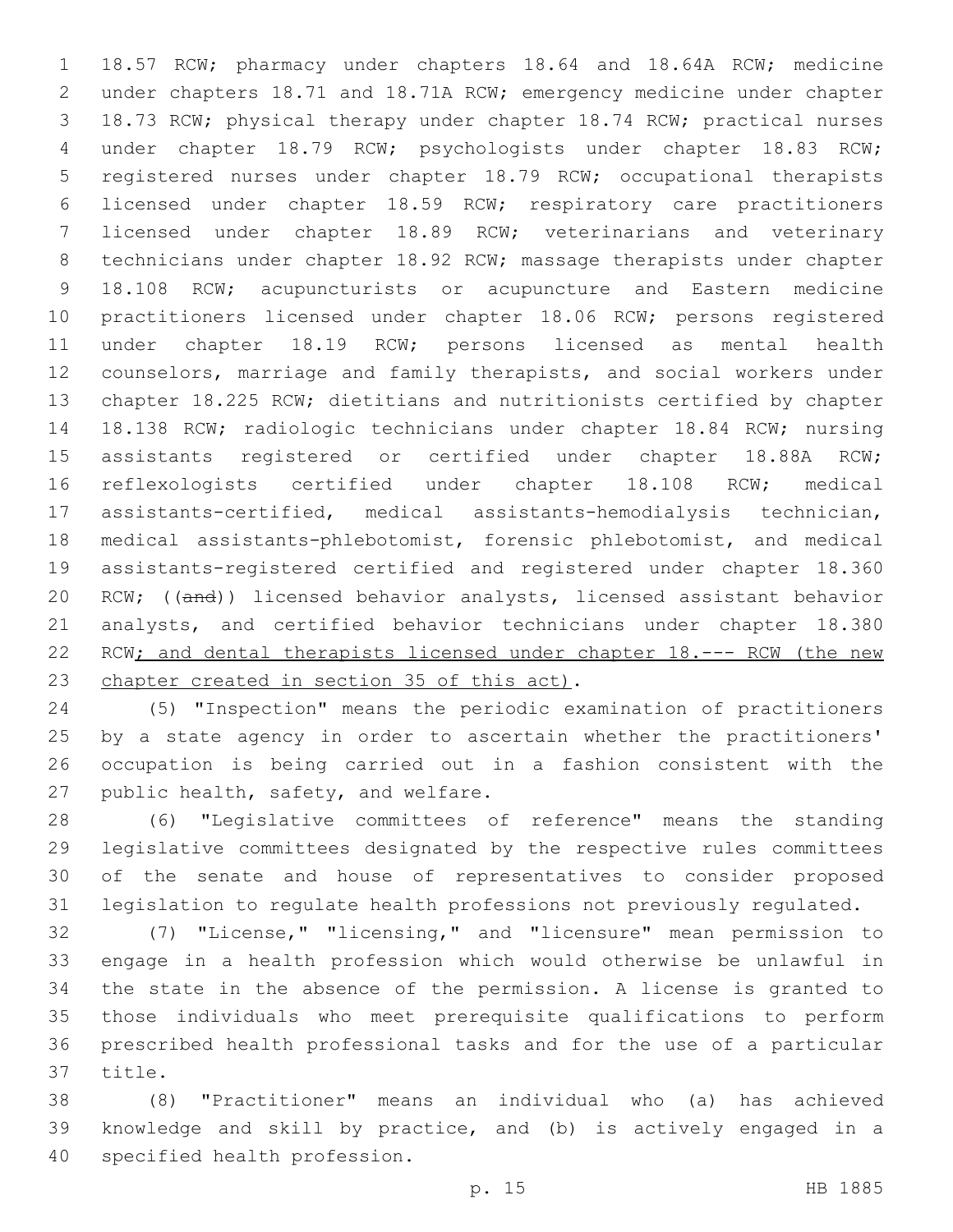(9) "Professional license" means an individual, nontransferable authorization to carry on a health activity based on qualifications which include: (a) Graduation from an accredited or approved program, and (b) acceptable performance on a qualifying examination or series 5 of examinations.

 (10) "Public member" means an individual who is not, and never was, a member of the health profession being regulated or the spouse of a member, or an individual who does not have and never has had a material financial interest in either the rendering of the health professional service being regulated or an activity directly related 11 to the profession being regulated.

 (11) "Registration" means the formal notification which, prior to rendering services, a practitioner shall submit to a state agency setting forth the name and address of the practitioner; the location, 15 nature and operation of the health activity to be practiced; and, if required by the regulatory entity, a description of the service to be 17 provided.

 (12) "Regulatory entity" means any board, commission, agency, division, or other unit or subunit of state government which regulates one or more professions, occupations, industries, 21 businesses, or other endeavors in this state.

 (13) "State agency" includes every state office, department, board, commission, regulatory entity, and agency of the state, and, where provided by law, programs and activities involving less than 25 the full responsibility of a state agency.

 **Sec. 15.** RCW 18.130.040 and 2021 c 179 s 7 are each amended to 27 read as follows:

 (1) This chapter applies only to the secretary and the boards and commissions having jurisdiction in relation to the professions licensed under the chapters specified in this section. This chapter does not apply to any business or profession not licensed under the 32 chapters specified in this section.

 (2)(a) The secretary has authority under this chapter in relation 34 to the following professions:

 (i) Dispensing opticians licensed and designated apprentices 36 under chapter 18.34 RCW;

(ii) Midwives licensed under chapter 18.50 RCW;

(iii) Ocularists licensed under chapter 18.55 RCW;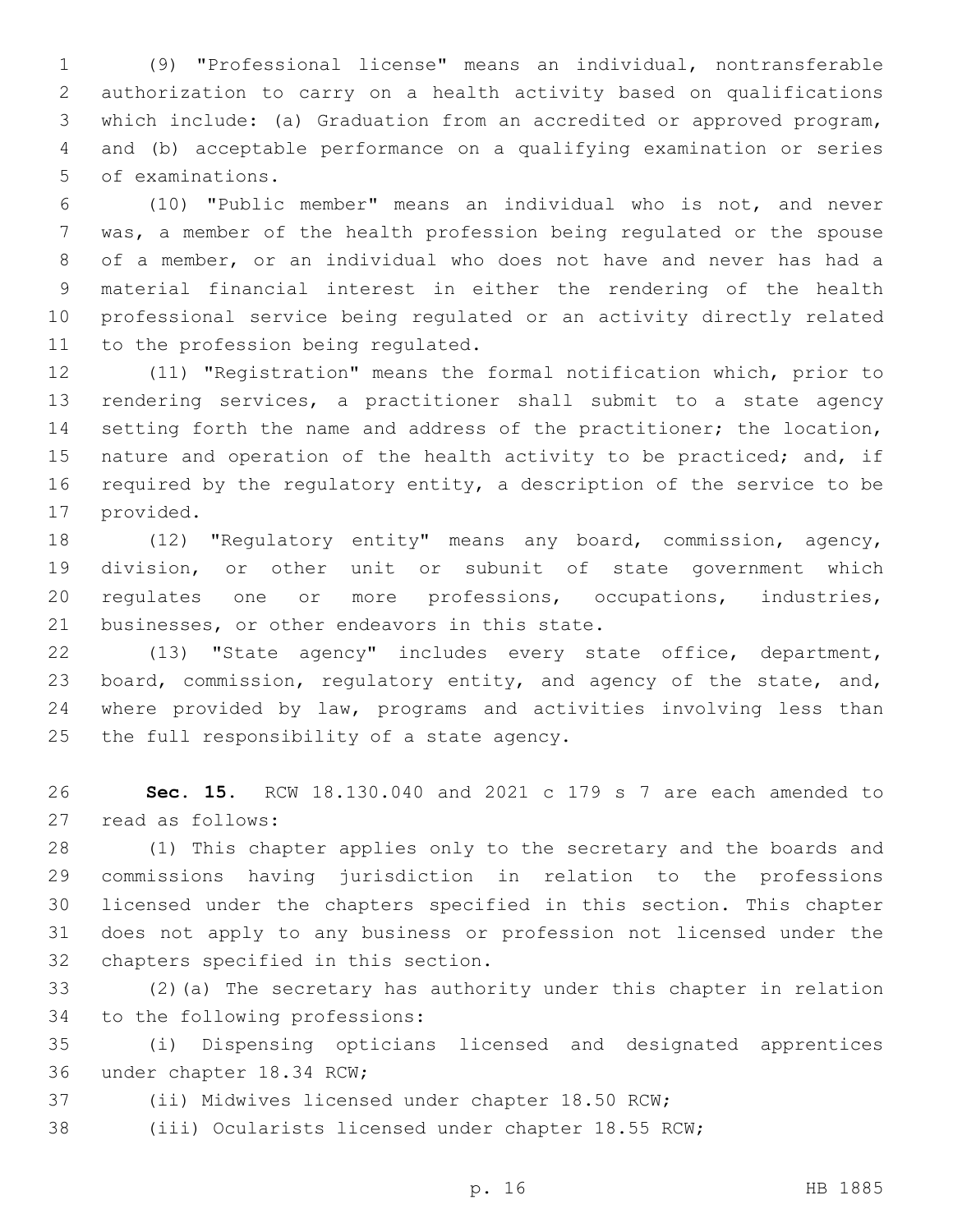1 (iv) Massage therapists and businesses licensed under chapter 2 18.108 RCW;

3 (v) ((Dental hygienists licensed under chapter 18.29 RCW;

 $\frac{1}{4}$  ( $\frac{1}{4}$ )) Acupuncturists or acupuncture and Eastern medicine 5 practitioners licensed under chapter 18.06 RCW;

6 (((+vii)) (vi) Radiologic technologists certified and X-ray 7 technicians registered under chapter 18.84 RCW;

8 (((viii)) (vii) Respiratory care practitioners licensed under 9 chapter 18.89 RCW;

10 (( $\frac{1}{1}$ )) (viii) Hypnotherapists and agency affiliated counselors 11 registered and advisors and counselors certified under chapter 18.19 12 RCW;

 $((+x))$   $(ix)$  Persons licensed as mental health counselors, mental health counselor associates, marriage and family therapists, marriage and family therapist associates, social workers, social work associates—advanced, and social work associates—independent clinical 17 under chapter 18.225 RCW;

18  $((+x\text{if}))$   $(x)$  Persons registered as nursing pool operators under 19 chapter 18.52C RCW;

20 (((xii)) (xi) Nursing assistants registered or certified or 21 medication assistants endorsed under chapter 18.88A RCW;

22 (( $(x\text{iii})$ ) (xii) Dietitians and nutritionists certified under 23 chapter 18.138 RCW;

 $24$  ( $(\overline{+xiv})$ )  $(xiii)$  Substance use disorder professionals, substance 25 use disorder professional trainees, or co-occurring disorder 26 specialists certified under chapter 18.205 RCW;

27 (((xv)) (xiv) Sex offender treatment providers and certified 28 affiliate sex offender treatment providers certified under chapter 29 18.155 RCW;

30  $((+x\overline{x+}))$   $(x\overline{v})$  Persons licensed and certified under chapter 18.73 31 RCW or RCW 18.71.205;

32 (((xvii)) (xvi) Orthotists and prosthetists licensed under 33 chapter 18.200 RCW;

34 (((xviii)) (xvii) Surgical technologists registered under 35 chapter 18.215 RCW;

36 (((xix))) (xviii) Recreational therapists under chapter 18.230 37 RCW;

38 (((xx))) (xix) Animal massage therapists certified under chapter 39 18.240 RCW;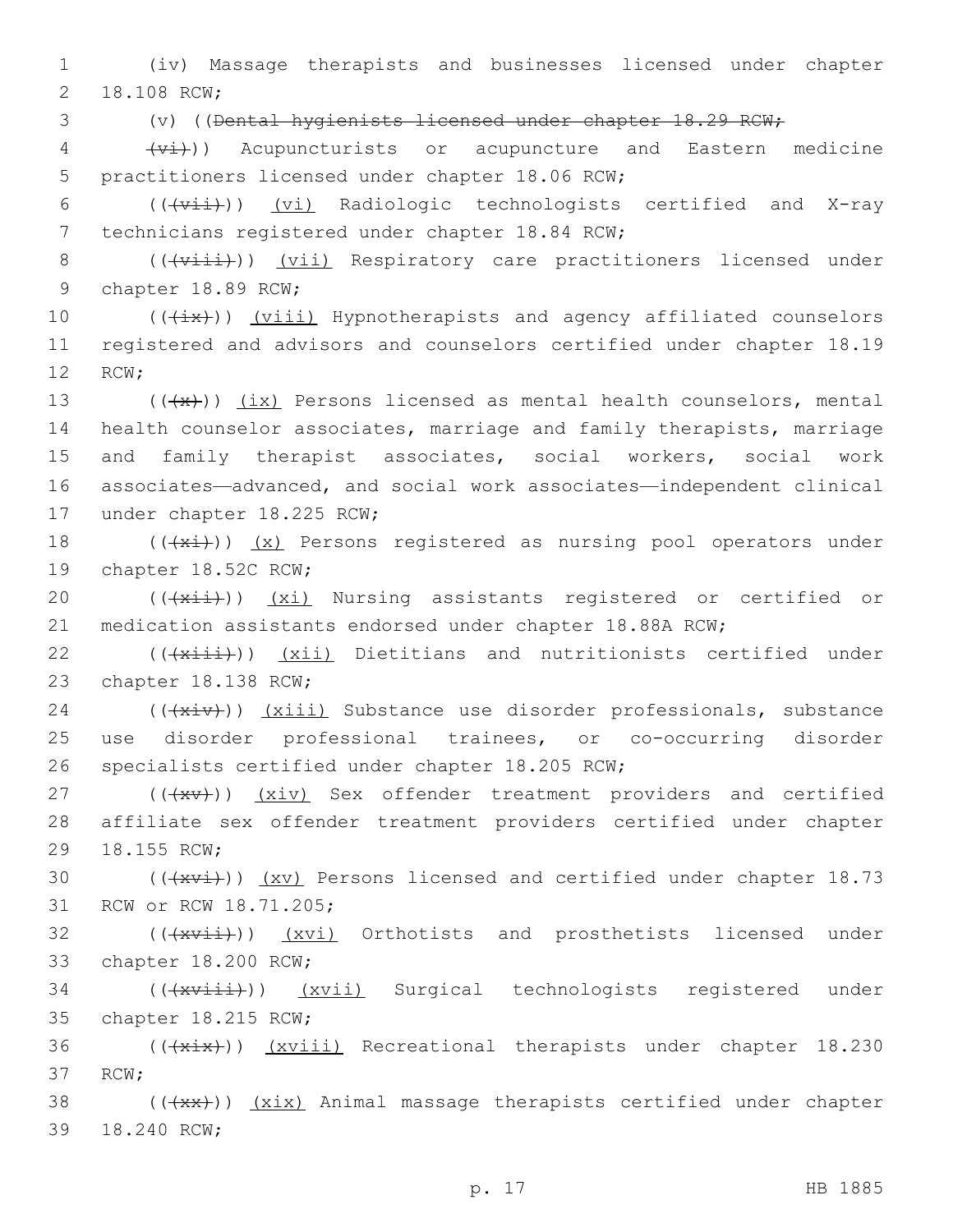1 (((xxi))) (xx) Athletic trainers licensed under chapter 18.250 2 RCW; 3 (( $\frac{1}{4}$ )) (xxi) Home care aides certified under chapter 18.88B 4 RCW; 5 (( $\frac{1}{x^{x+i}}$ )) ( $\frac{xxi}{i}$ ) Genetic counselors licensed under chapter 18.290 RCW;6 7 (( $\frac{1}{100}$  (( $\frac{1}{100}$ ) ( $\frac{1}{100}$ ) Reflexologists certified under chapter 18.108 8 RCW: 9 (((xxv)) (xxiv) Medical assistants-certified, medical 10 assistants-hemodialysis technician, medical assistants-phlebotomist, 11 forensic phlebotomist, and medical assistants-registered certified 12 and registered under chapter 18.360 RCW; and 13 (( $\frac{13}{4}$ )) (xxv) Behavior analysts, assistant behavior analysts, 14 and behavior technicians under chapter 18.380 RCW. 15 (b) The boards and commissions having authority under this 16 chapter are as follows: 17 (i) The podiatric medical board as established in chapter 18.22 18 RCW; 19 (ii) The chiropractic quality assurance commission as established 20 in chapter 18.25 RCW; 21 (iii) The dental quality assurance commission as established in 22 chapter 18.32 RCW governing licenses issued under chapter 18.32 RCW, 23 licenses and registrations issued under chapter 18.260 RCW, and 24 certifications issued under chapter 18.350 RCW; 25 (iv) The board of hearing and speech as established in chapter 26 18.35 RCW; 27 (v) The board of examiners for nursing home administrators as 28 established in chapter 18.52 RCW; 29 (vi) The optometry board as established in chapter 18.54 RCW 30 governing licenses issued under chapter 18.53 RCW; 31 (vii) The board of osteopathic medicine and surgery as 32 established in chapter 18.57 RCW governing licenses issued under 33 chapter 18.57 RCW; 34 (viii) The pharmacy quality assurance commission as established 35 in chapter 18.64 RCW governing licenses issued under chapters 18.64 36 and 18.64A RCW; 37 (ix) The Washington medical commission as established in chapter 38 18.71 RCW governing licenses and registrations issued under chapters 39 18.71 and 18.71A RCW;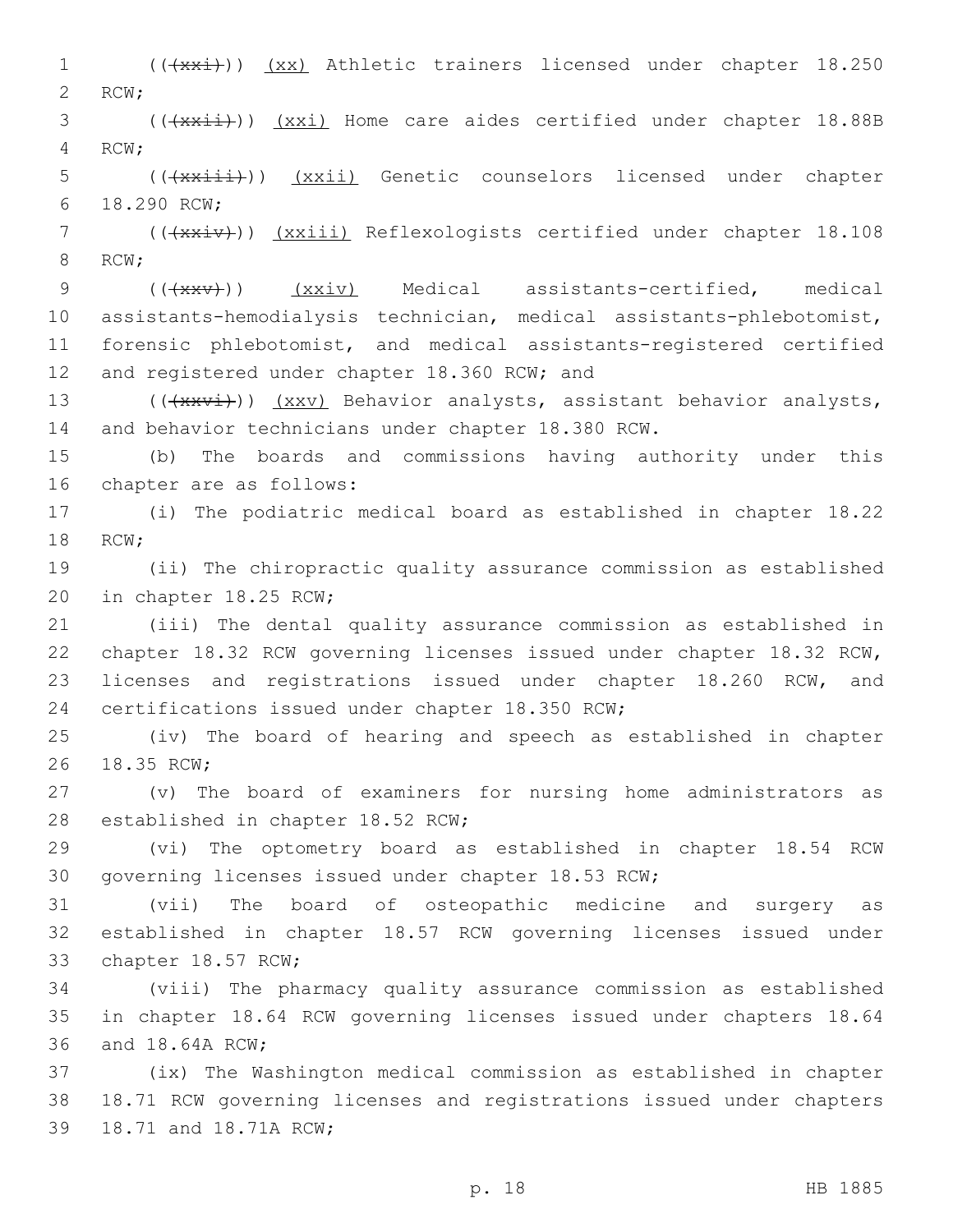(x) The board of physical therapy as established in chapter 18.74 2 RCW;

 (xi) The board of occupational therapy practice as established in 4 chapter 18.59 RCW;

 (xii) The nursing care quality assurance commission as established in chapter 18.79 RCW governing licenses and registrations 7 issued under that chapter;

 (xiii) The examining board of psychology and its disciplinary 9 committee as established in chapter 18.83 RCW;

 (xiv) The veterinary board of governors as established in chapter 11 18.92 RCW;

 (xv) The board of naturopathy established in chapter 18.36A RCW, governing licenses and certifications issued under that chapter; ((and))

15 (xvi) The board of denturists established in chapter 18.30 RCW; and

 (xvii) The board of dental therapy and dental hygiene as established in section 3 of this act governing licenses issued under chapter 18.--- RCW (the new chapter created in section 35 of this 20 act) and chapter 18.29 RCW.

 (3) In addition to the authority to discipline license holders, the disciplining authority has the authority to grant or deny licenses. The disciplining authority may also grant a license subject 24 to conditions.

 (4) All disciplining authorities shall adopt procedures to ensure substantially consistent application of this chapter, the uniform disciplinary act, among the disciplining authorities listed in 28 subsection (2) of this section.

 **Sec. 16.** RCW 18.260.010 and 2007 c 269 s 1 are each amended to 30 read as follows:

 The definitions in this section apply throughout this chapter 32 unless the context clearly requires otherwise.

 (1) "Close supervision" means that a supervising dentist or supervising dental therapist whose patient is being treated has personally diagnosed the condition to be treated and has personally 36 authorized the procedures to be performed. The supervising dentist or supervising dental therapist is continuously on-site and physically present in the treatment facility while the procedures are performed by the assistive personnel and capable of responding immediately in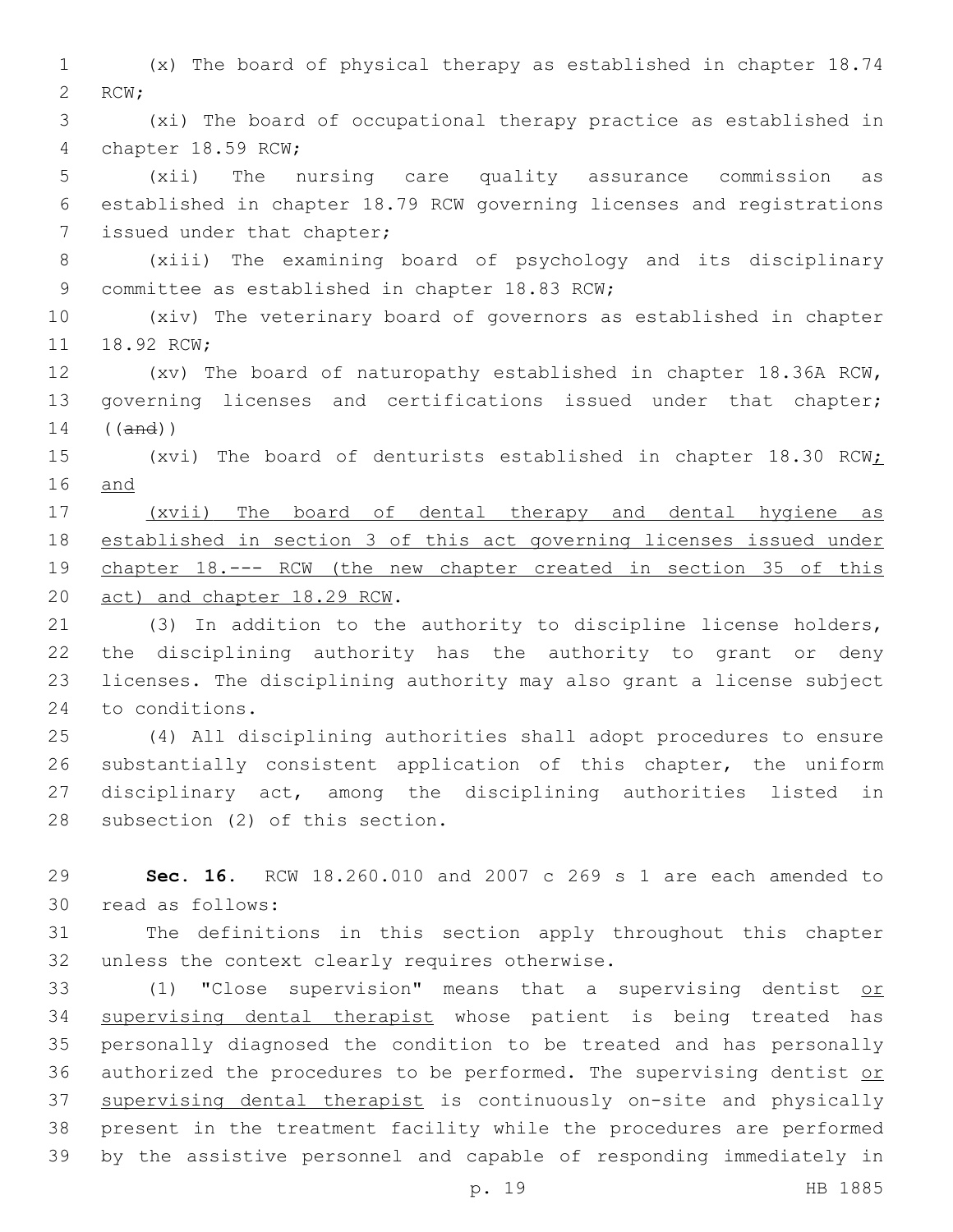1 the event of an emergency. The term does not require a supervising 2 dentist or supervising dental therapist to be physically present in 3 the operatory.

4 (2) "Commission" means the Washington state dental quality 5 assurance commission created in chapter 18.32 RCW.

6 (3) "Dental assistant" means a person who is registered by the 7 commission to provide supportive services to a licensed dentist or a 8 licensed dental therapist to the extent provided in this chapter and 9 under the close supervision of a dentist or close supervision of a 10 dental therapist.

11 (4) "Dental therapist" means an individual who holds a license to 12 practice as a dental therapist under chapter 18.--- RCW (the new 13 chapter created in section 35 of this act).

14 (5) "Dentist" means an individual who holds a license to practice 15 dentistry under chapter 18.32 RCW.

16  $((+5+))$  (6) "Department" means the department of health.

17 (((6)) (7) "Expanded function dental auxiliary" means a person 18 who is licensed by the commission to provide supportive services to a 19 licensed dentist or dental therapist to the extent provided in this 20 chapter and under the specified level of supervision of a dentist or 21 dental therapist.

22  $((+7+))$  (8) "General supervision" means that a supervising 23 dentist or dental therapist has examined and diagnosed the patient 24 and provided subsequent instructions to be performed by the assistive 25 personnel, but does not require that the dentist or dental therapist 26 be physically present in the treatment facility.

27  $((\langle 8\rangle)(9)$  "Secretary" means the secretary of health.

28 ((+9)) (10) "Supervising dental therapist" means a dental 29 therapist licensed under chapter 18.--- RCW (the new chapter created 30 in section 35 of this act) who is responsible for providing the 31 appropriate level of supervision for dental assistants and expanded 32 function dental auxiliaries.

 (11) "Supervising dentist" means a dentist licensed under chapter 18.32 RCW that is responsible for providing the appropriate level of supervision for dental assistants and expanded function dental auxiliaries.36

37 **Sec. 17.** RCW 18.260.040 and 2015 c 120 s 3 are each amended to 38 read as follows: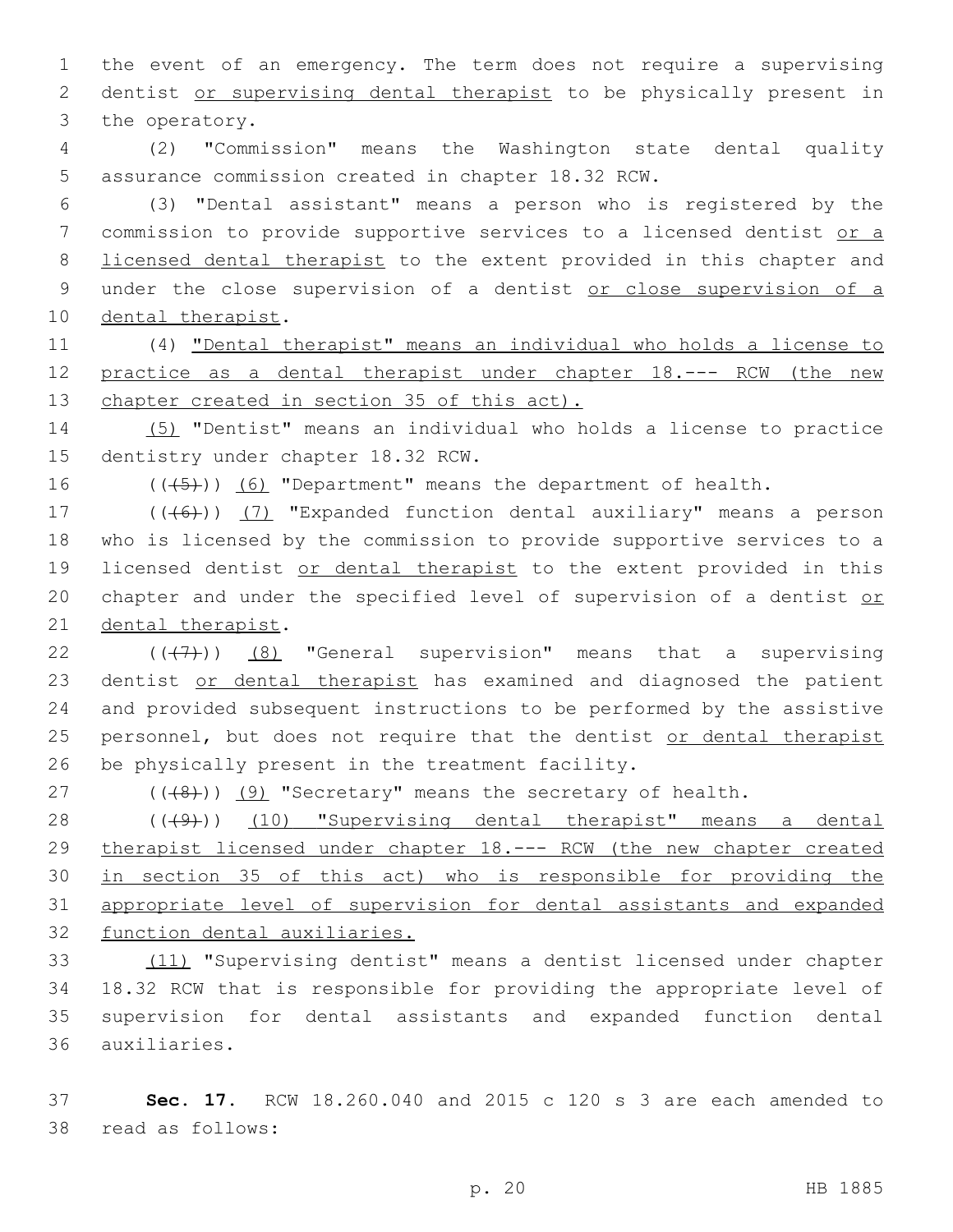(1)(a) The commission shall adopt rules relating to the scope of dental assisting services related to patient care and laboratory 3 duties that may be performed by dental assistants.

 (b) In addition to the services and duties authorized by the rules adopted under (a) of this subsection, a dental assistant may apply topical anesthetic agents.6

 (c) All dental services performed by dental assistants under (a) or (b) of this subsection must be performed under the close 9 supervision of a supervising dentist or supervising dental therapist 10 as the dentist or dental therapist may allow.

 (2) In addition to any other limitations established by the commission, dental assistants may not perform the following 13 procedures:

14 (a) Any scaling procedure;

(b) Any oral prophylaxis, except coronal polishing;

 (c) Administration of any general or local anesthetic, including 17 intravenous sedation;

 (d) Any removal of or addition to the hard or soft tissue of the 19 oral cavity;

 (e) Any diagnosis of or prescription for treatment of disease, pain, deformity, deficiency, injury, or physical condition of the 22 human teeth, jaw, or adjacent structures; and

 (f) The taking of any impressions of the teeth or jaw or the relationships of the teeth or jaws, for the purpose of fabricating 25 any intra-oral restoration, appliance, or prosthesis, other than impressions allowed as a delegated duty for dental assistants 27 pursuant to rules adopted by the commission.

 (3) A dentist or dental therapist may not assign a dental assistant to perform duties until the dental assistant has demonstrated skills necessary to perform competently all assigned 31 duties and responsibilities.

 **Sec. 18.** RCW 18.260.070 and 2007 c 269 s 6 are each amended to 33 read as follows:

 (1) The commission shall adopt rules relating to the scope of expanded function dental auxiliary services related to patient care and laboratory duties that may be performed by expanded function 37 dental auxiliaries.

 (2) The scope of expanded function dental auxiliary services that the commission identifies in subsection (1) of this section includes:

p. 21 HB 1885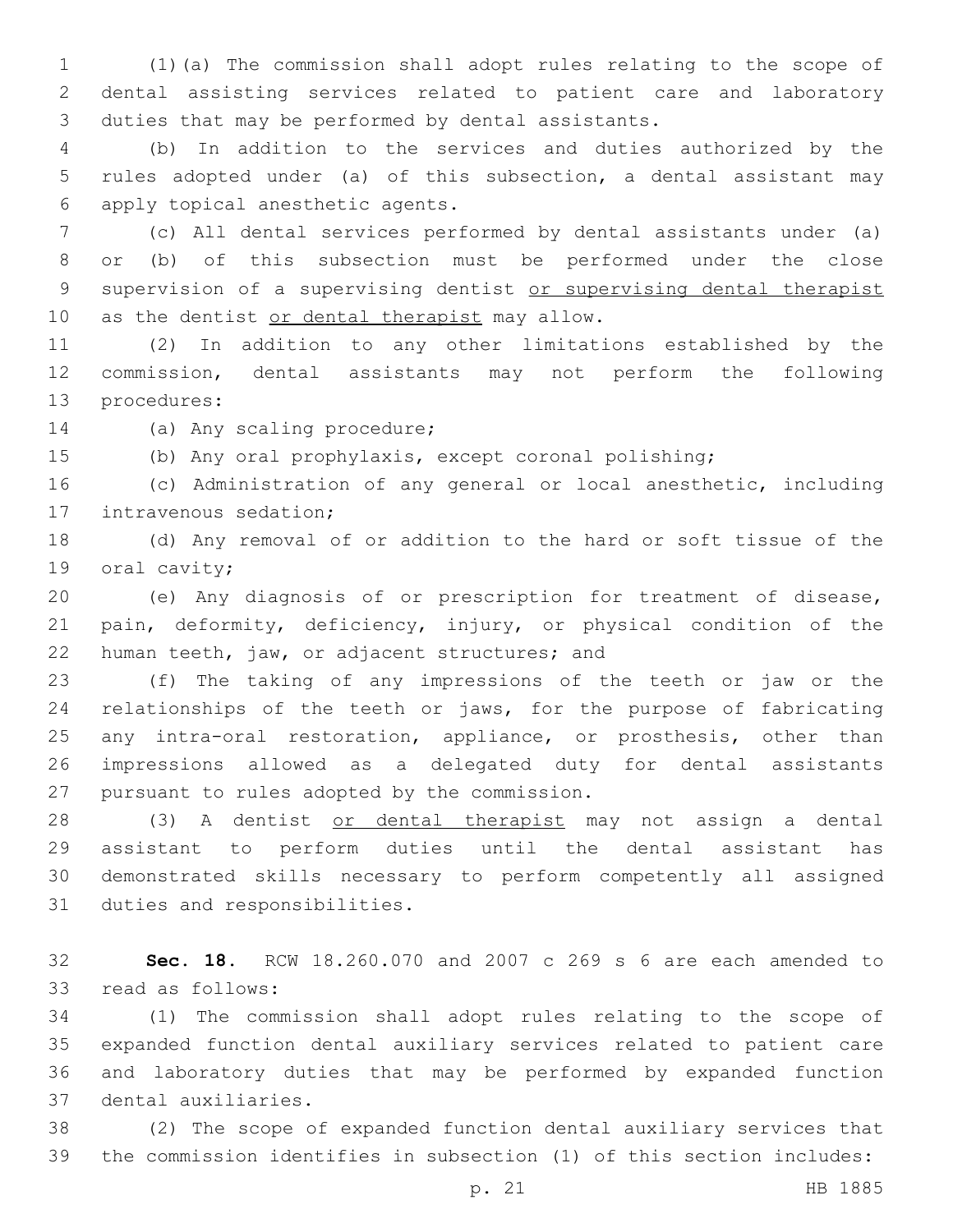(a) In addition to the dental assisting services that a dental assistant may perform under the close supervision of a supervising dentist or supervising dental therapist, the performance of the following services under the general supervision of a supervising dentist or supervising dental therapist as the dentist or dental 6 therapist may allow:

(i) Performing coronal polishing;7

8 (ii) Giving fluoride treatments;

9 (iii) Applying sealants;

 (iv) Placing dental x-ray film and exposing and developing the 11 films;

(v) Giving patient oral health instruction; and

 (b) Notwithstanding any prohibitions in RCW 18.260.040, the performance of the following services under the close supervision of 15 a supervising dentist or supervising dental therapist as the dentist 16 or dental therapist may allow:

(i) Placing and carving direct restorations; and

18 (ii) Taking final impressions.

 (3) A dentist or dental therapist may not assign an expanded function dental auxiliary to perform services until the expanded function dental auxiliary has demonstrated skills necessary to perform competently all assigned duties and responsibilities.

 **Sec. 19.** RCW 18.260.080 and 2007 c 269 s 7 are each amended to 24 read as follows:

 A supervising dentist or supervising dental therapist is 26 responsible for:

 (1) Maintaining the appropriate level of supervision for dental assistants and expanded function dental auxiliaries; and

 (2) Ensuring that the dental assistants and expanded function 30 dental auxiliaries that the dentist or dental therapist supervises are able to competently perform the tasks that they are assigned.

 **Sec. 20.** RCW 69.41.010 and 2020 c 80 s 40 are each amended to 33 read as follows:

 As used in this chapter, the following terms have the meanings indicated unless the context clearly requires otherwise:

 (1) "Administer" means the direct application of a legend drug whether by injection, inhalation, ingestion, or any other means, to 38 the body of a patient or research subject by: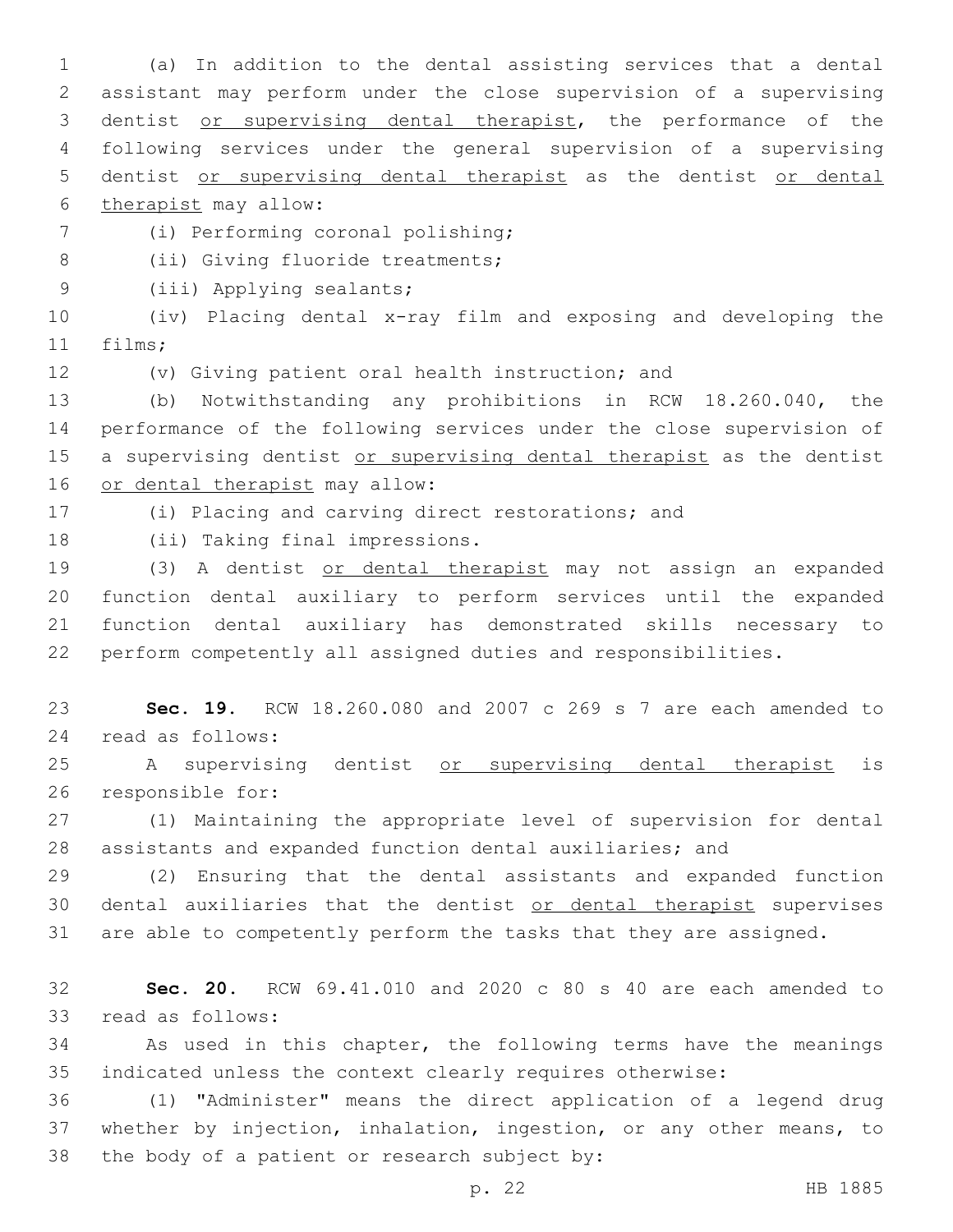- 
- (a) A practitioner; or1

 (b) The patient or research subject at the direction of the 3 practitioner.

(2) "Commission" means the pharmacy quality assurance commission.

 (3) "Community-based care settings" include: Community residential programs for persons with developmental disabilities, certified by the department of social and health services under chapter 71A.12 RCW; adult family homes licensed under chapter 70.128 RCW; and assisted living facilities licensed under chapter 18.20 RCW. Community-based care settings do not include acute care or skilled 11 nursing facilities.

 (4) "Deliver" or "delivery" means the actual, constructive, or attempted transfer from one person to another of a legend drug, 14 whether or not there is an agency relationship.

(5) "Department" means the department of health.

 (6) "Dispense" means the interpretation of a prescription or order for a legend drug and, pursuant to that prescription or order, the proper selection, measuring, compounding, labeling, or packaging necessary to prepare that prescription or order for delivery.

(7) "Dispenser" means a practitioner who dispenses.

 (8) "Distribute" means to deliver other than by administering or 22 dispensing a legend drug.

(9) "Distributor" means a person who distributes.

(10) "Drug" means:24

 (a) Substances recognized as drugs in the official United States pharmacopoeia, official homeopathic pharmacopoeia of the United States, or official national formulary, or any supplement to any of 28 them;

 (b) Substances intended for use in the diagnosis, cure, mitigation, treatment, or prevention of disease in human beings or 31 animals;

 (c) Substances (other than food, minerals or vitamins) intended to affect the structure or any function of the body of human beings 34 or animals; and

 (d) Substances intended for use as a component of any article specified in (a), (b), or (c) of this subsection. It does not include devices or their components, parts, or accessories.

 (11) "Electronic communication of prescription information" means the transmission of a prescription or refill authorization for a drug of a practitioner using computer systems. The term does not include a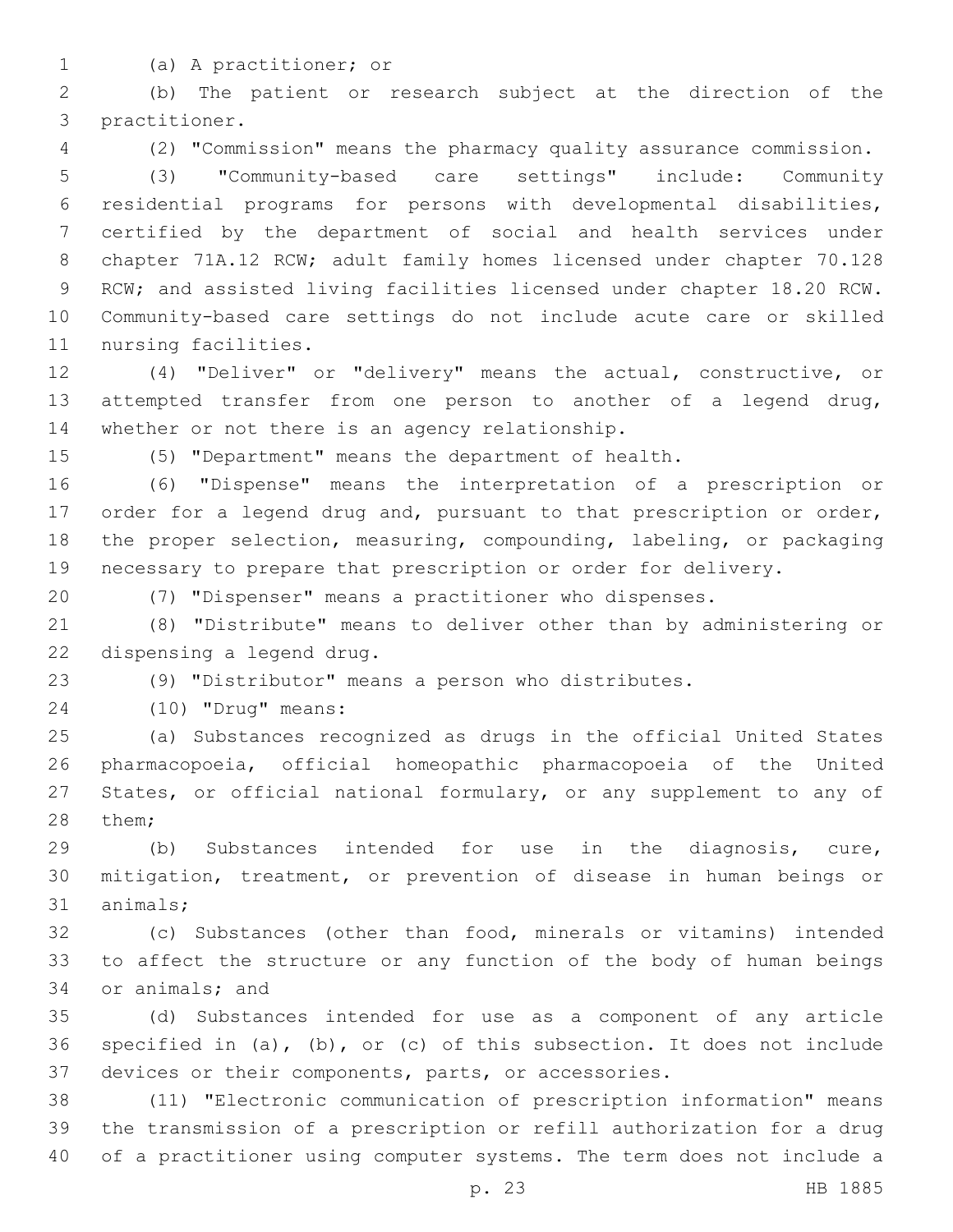prescription or refill authorization transmitted verbally by telephone nor a facsimile manually signed by the practitioner.

 (12) "In-home care settings" include an individual's place of temporary and permanent residence, but does not include acute care or skilled nursing facilities, and does not include community-based care 6 settings.

 (13) "Legend drugs" means any drugs which are required by state law or regulation of the pharmacy quality assurance commission to be dispensed on prescription only or are restricted to use by 10 practitioners only.

 (14) "Legible prescription" means a prescription or medication order issued by a practitioner that is capable of being read and understood by the pharmacist filling the prescription or the nurse or other practitioner implementing the medication order. A prescription must be hand printed, typewritten, or electronically generated.

 (15) "Medication assistance" means assistance rendered by a nonpractitioner to an individual residing in a community-based care setting or in-home care setting to facilitate the individual's self- administration of a legend drug or controlled substance. It includes reminding or coaching the individual, handing the medication container to the individual, opening the individual's medication container, using an enabler, or placing the medication in the individual's hand, and such other means of medication assistance as defined by rule adopted by the department. A nonpractitioner may help in the preparation of legend drugs or controlled substances for self- administration where a practitioner has determined and communicated orally or by written direction that such medication preparation assistance is necessary and appropriate. Medication assistance shall not include assistance with intravenous medications or injectable 30 medications, except prefilled insulin syringes.

 (16) "Person" means individual, corporation, government or governmental subdivision or agency, business trust, estate, trust, partnership or association, or any other legal entity.

34 (17) "Practitioner" means:

 (a) A physician under chapter 18.71 RCW, an osteopathic physician or an osteopathic physician and surgeon under chapter 18.57 RCW, a dentist under chapter 18.32 RCW, a podiatric physician and surgeon under chapter 18.22 RCW, an acupuncturist or acupuncture and Eastern medicine practitioner to the extent authorized under chapter 18.06 40 RCW and the rules adopted under RCW  $18.06.010(1)((\leftarrow\rightarrow\rightarrow))$  (m), a

p. 24 HB 1885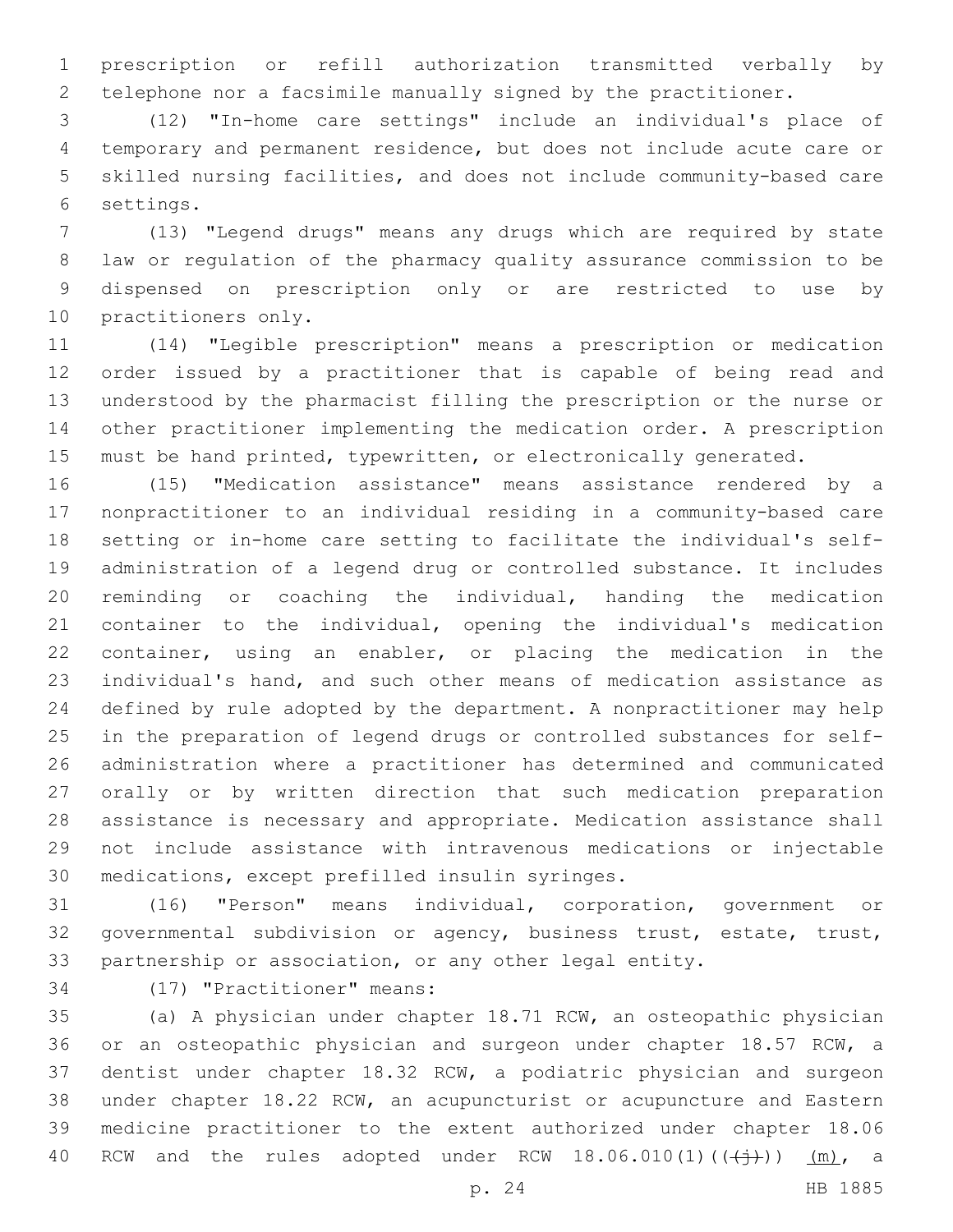veterinarian under chapter 18.92 RCW, a registered nurse, advanced registered nurse practitioner, or licensed practical nurse under chapter 18.79 RCW, an optometrist under chapter 18.53 RCW who is certified by the optometry board under RCW 18.53.010, a physician assistant under chapter 18.71A RCW, a naturopath licensed under chapter 18.36A RCW, a licensed athletic trainer to the extent authorized under chapter 18.250 RCW, a pharmacist under chapter 18.64 8 RCW, ( $(\theta \hat{r}_t)$ ) when acting under the required supervision of a dentist licensed under chapter 18.32 RCW, a dental hygienist licensed under chapter 18.29 RCW, or a dental therapist licensed under chapter 11 18.--- RCW (the new chapter created in section 35 of this act);

 (b) A pharmacy, hospital, or other institution licensed, registered, or otherwise permitted to distribute, dispense, conduct research with respect to, or to administer a legend drug in the course of professional practice or research in this state; and

 (c) A physician licensed to practice medicine and surgery or a physician licensed to practice osteopathic medicine and surgery in any state, or province of Canada, which shares a common border with 19 the state of Washington.

 (18) "Secretary" means the secretary of health or the secretary's 21 designee.

 **Sec. 21.** RCW 69.41.030 and 2021 c 311 s 12 are each amended to 23 read as follows:

 (1) It shall be unlawful for any person to sell, deliver, or knowingly possess any legend drug except upon the order or prescription of a physician under chapter 18.71 RCW, an osteopathic physician and surgeon under chapter 18.57 RCW, an optometrist licensed under chapter 18.53 RCW who is certified by the optometry board under RCW 18.53.010, a dentist under chapter 18.32 RCW, a podiatric physician and surgeon under chapter 18.22 RCW, a veterinarian under chapter 18.92 RCW, a commissioned medical or dental officer in the United States armed forces or public health service in the discharge of his or her official duties, a duly licensed physician or dentist employed by the veterans administration in the discharge of his or her official duties, a registered nurse or advanced registered nurse practitioner under chapter 18.79 RCW when authorized by the nursing care quality assurance commission, a pharmacist licensed under chapter 18.64 RCW to the extent permitted by drug therapy guidelines or protocols established under RCW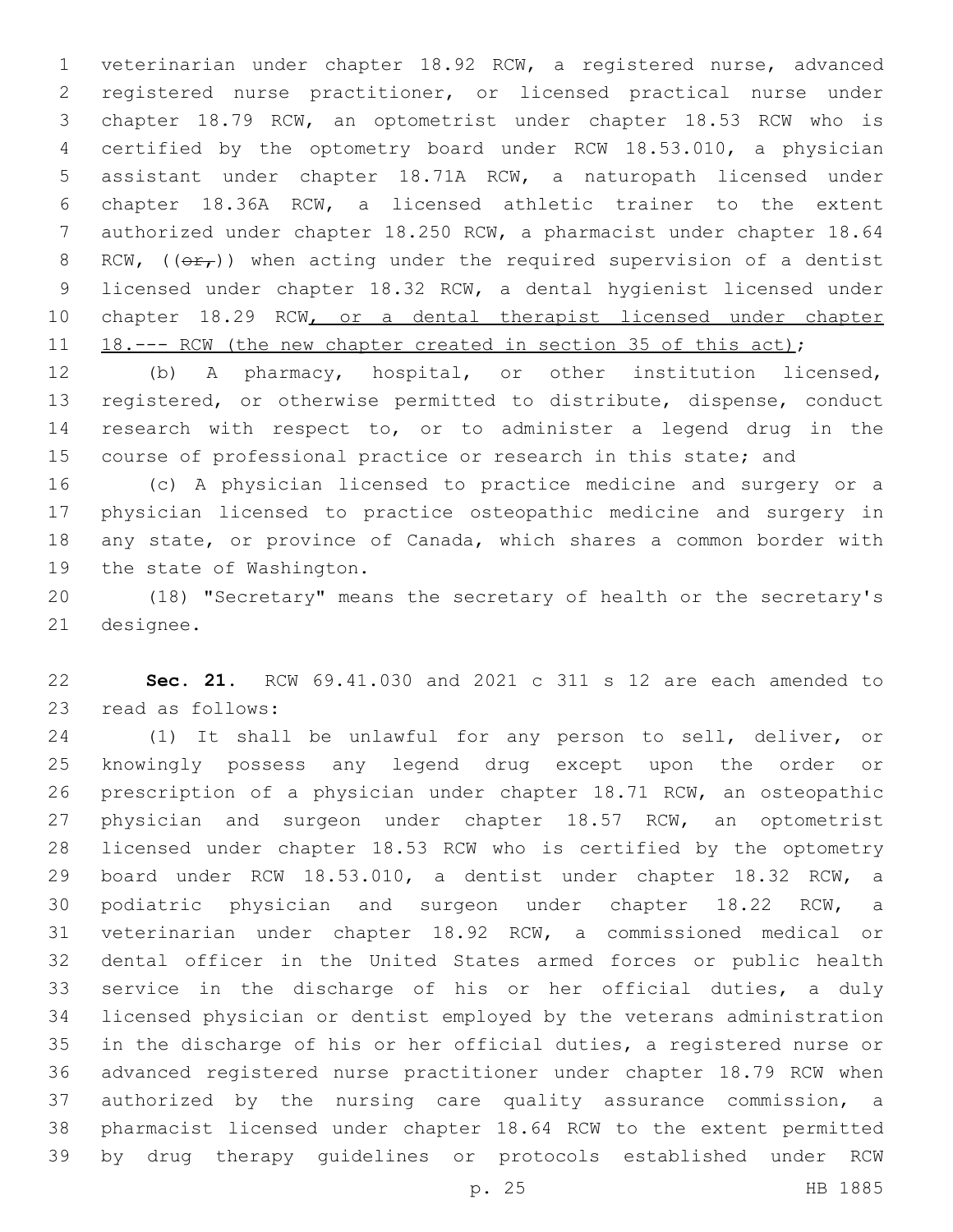18.64.011 and authorized by the commission and approved by a practitioner authorized to prescribe drugs, a physician assistant under chapter 18.71A RCW when authorized by the Washington medical commission, a dental therapist licensed under chapter 18.--- RCW (the new chapter created in section 35 of this act), or any of the following professionals in any province of Canada that shares a common border with the state of Washington or in any state of the United States: A physician licensed to practice medicine and surgery or a physician licensed to practice osteopathic medicine and surgery, a dentist licensed to practice dentistry, a podiatric physician and surgeon licensed to practice podiatric medicine and surgery, a licensed advanced registered nurse practitioner, a licensed physician assistant, or a veterinarian licensed to practice veterinary medicine: PROVIDED, HOWEVER, That the above provisions shall not 15 apply to sale, delivery, or possession by drug wholesalers or drug manufacturers, or their agents or employees, or to any practitioner acting within the scope of his or her license, or to a common or 18 contract carrier or warehouse operator, or any employee thereof, whose possession of any legend drug is in the usual course of business or employment: PROVIDED FURTHER, That nothing in this chapter or chapter 18.64 RCW shall prevent a family planning clinic that is under contract with the health care authority from selling, delivering, possessing, and dispensing commercially prepackaged oral contraceptives prescribed by authorized, licensed health care practitioners: PROVIDED FURTHER, That nothing in this chapter prohibits possession or delivery of legend drugs by an authorized collector or other person participating in the operation of a drug take-back program authorized in chapter 69.48 RCW.

 (2)(a) A violation of this section involving the sale, delivery, or possession with intent to sell or deliver is a class B felony 31 punishable according to chapter 9A.20 RCW.

 (b) A violation of this section involving possession is a misdemeanor. The prosecutor is encouraged to divert such cases for 34 assessment, treatment, or other services.

 **Sec. 22.** RCW 69.41.030 and 2020 c 80 s 41 are each amended to read as follows:36

 (1) It shall be unlawful for any person to sell, deliver, or possess any legend drug except upon the order or prescription of a physician under chapter 18.71 RCW, an osteopathic physician and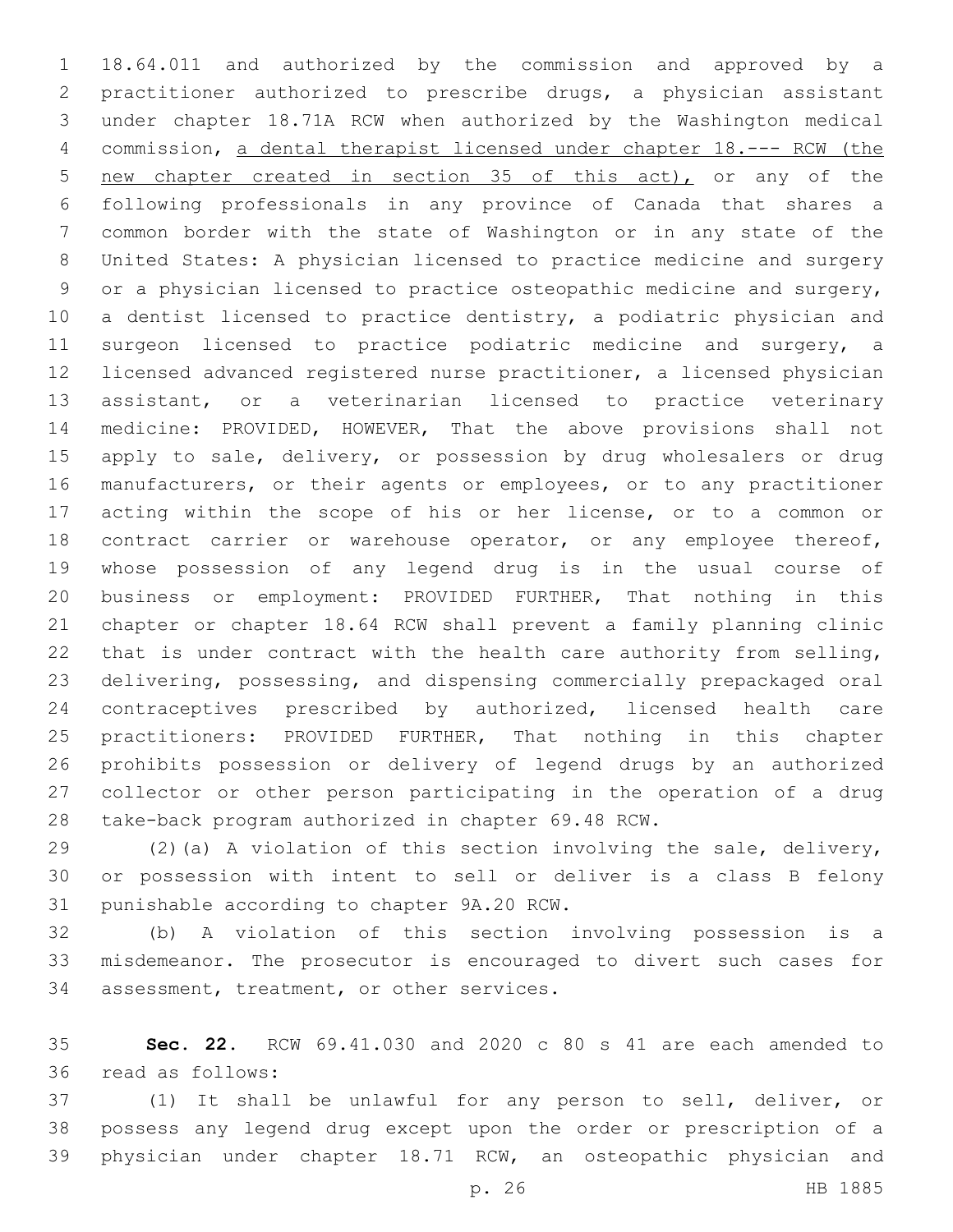surgeon under chapter 18.57 RCW, an optometrist licensed under chapter 18.53 RCW who is certified by the optometry board under RCW 18.53.010, a dentist under chapter 18.32 RCW, a podiatric physician and surgeon under chapter 18.22 RCW, a veterinarian under chapter 18.92 RCW, a commissioned medical or dental officer in the United States armed forces or public health service in the discharge of his or her official duties, a duly licensed physician or dentist employed by the veterans administration in the discharge of his or her official duties, a registered nurse or advanced registered nurse practitioner under chapter 18.79 RCW when authorized by the nursing care quality assurance commission, a pharmacist licensed under chapter 18.64 RCW to the extent permitted by drug therapy guidelines or protocols established under RCW 18.64.011 and authorized by the commission and approved by a practitioner authorized to prescribe drugs, a physician assistant under chapter 18.71A RCW when authorized by the Washington medical commission, a dental therapist licensed under chapter 18.--- RCW (the new chapter created in section 35 of 18 this act), or any of the following professionals in any province of Canada that shares a common border with the state of Washington or in any state of the United States: A physician licensed to practice medicine and surgery or a physician licensed to practice osteopathic medicine and surgery, a dentist licensed to practice dentistry, a podiatric physician and surgeon licensed to practice podiatric 24 medicine and surgery, a licensed advanced registered nurse practitioner, a licensed physician assistant, or a veterinarian licensed to practice veterinary medicine: PROVIDED, HOWEVER, That the 27 above provisions shall not apply to sale, delivery, or possession by 28 drug wholesalers or drug manufacturers, or their agents or employees, 29 or to any practitioner acting within the scope of his or her license, 30 or to a common or contract carrier or warehouse operator, or any employee thereof, whose possession of any legend drug is in the usual course of business or employment: PROVIDED FURTHER, That nothing in this chapter or chapter 18.64 RCW shall prevent a family planning clinic that is under contract with the health care authority from selling, delivering, possessing, and dispensing commercially prepackaged oral contraceptives prescribed by authorized, licensed health care practitioners: PROVIDED FURTHER, That nothing in this chapter prohibits possession or delivery of legend drugs by an authorized collector or other person participating in the operation of a drug take-back program authorized in chapter 69.48 RCW.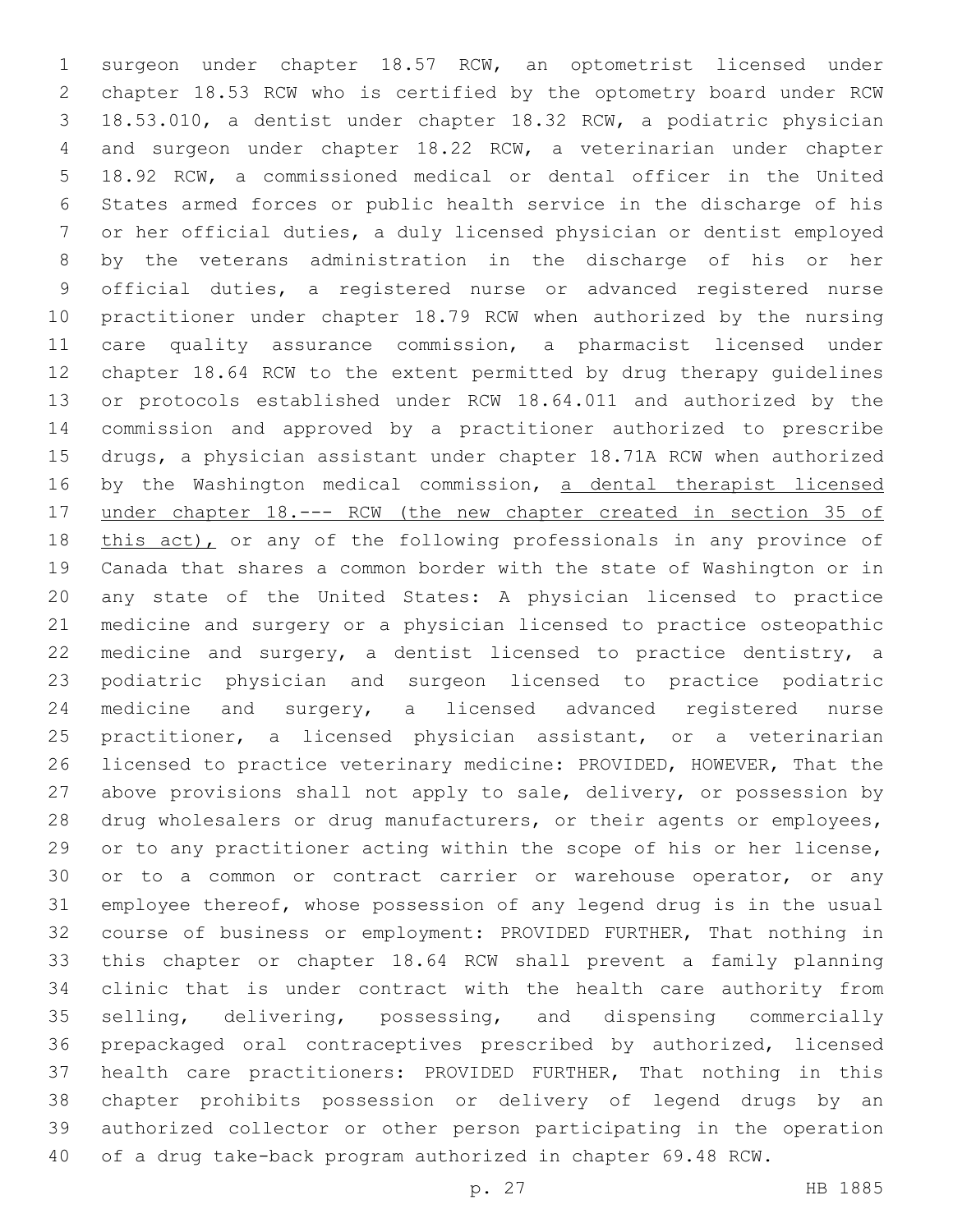1 (2)(a) A violation of this section involving the sale, delivery, 2 or possession with intent to sell or deliver is a class B felony 3 punishable according to chapter 9A.20 RCW.

4 (b) A violation of this section involving possession is a 5 misdemeanor.

6 **Sec. 23.** RCW 70.350.020 and 2017 c 5 s 2 are each amended to 7 read as follows:

8 (1) Dental health aide therapist services are authorized by this 9 chapter under the following conditions:

10 (a) The person providing services is certified as a dental health 11 aide therapist by:

12 (i) A federal community health aide program certification board; 13 or

14 (ii) A federally recognized Indian tribe that has adopted 15 certification standards that meet or exceed the requirements of a 16 federal community health aide program certification board;

(b) All services are performed:17

18 (i) In a practice setting ((within the exterior boundaries of a 19 tribal reservation)) and operated by an Indian health ((program)) 20 service, Indian health service direct, tribal 638, or an urban Indian 21 health program system of care, as those terms are defined in the 22 Indian health care improvement act, Title 25 U.S.C. Sec. 1603(12), 23 (25) and (29);

24 (ii) In accordance with the standards adopted by the certifying 25 body in (a) of this subsection, including scope of practice, 26 training, supervision, and continuing education;

27 (iii) Pursuant to any applicable written standing orders by a 28 supervising dentist; and

29 (iv) On persons who are members of a federally recognized tribe 30 or otherwise eligible for services under Indian health service 31 criteria, pursuant to the Indian health care improvement act, Title 32 25 U.S.C. Sec. 1601 et seq.

 (2) The performance of dental health aide therapist services is authorized for a person when working within the scope, supervision, and direction of a dental health aide therapy training program that is certified by an entity described in subsection (1) of this 37 section.

38 (3) All services performed within the scope of subsection (1) or 39 (2) of this section, including the employment or supervision of such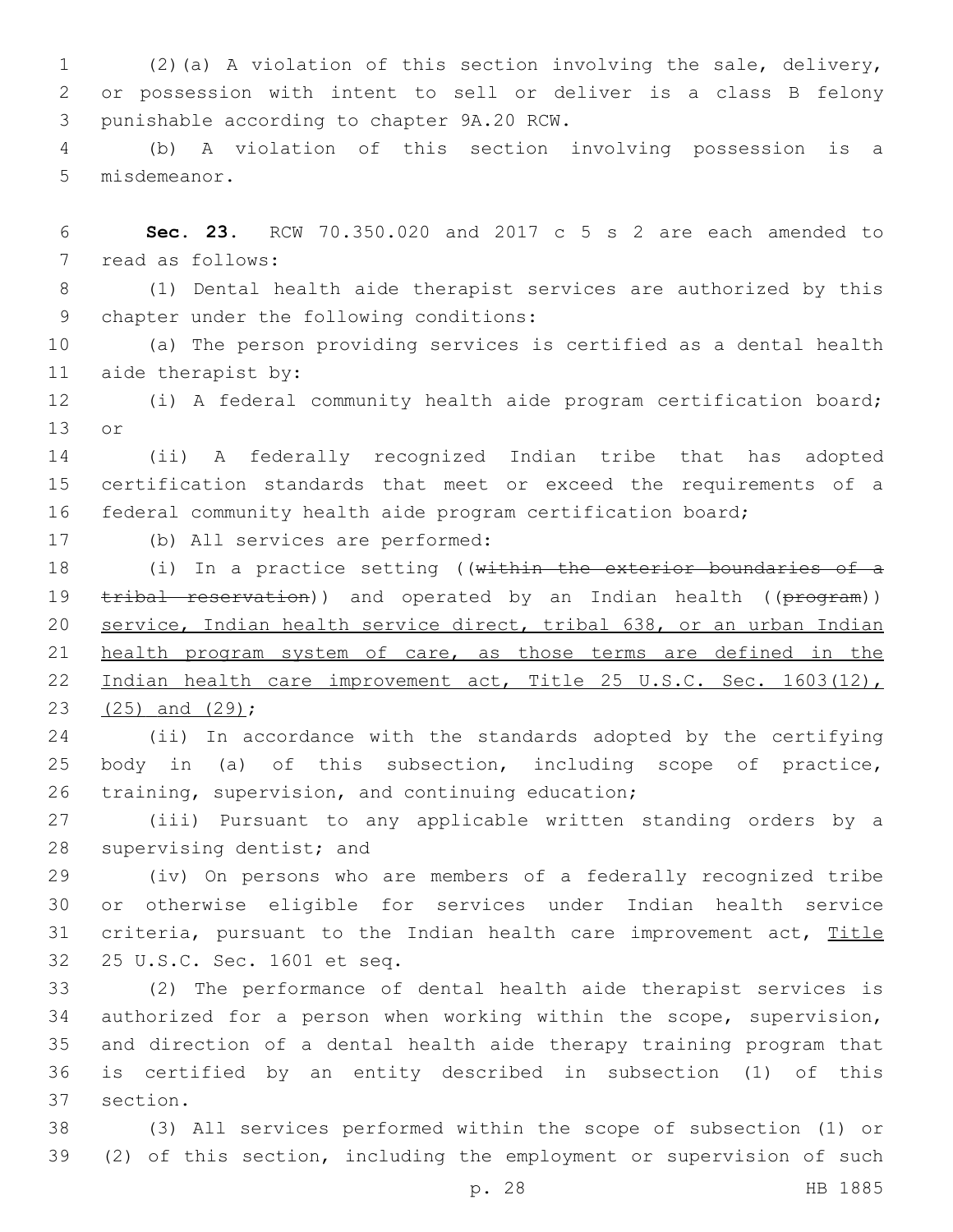1 services, are exempt from licensing requirements under chapters 18.29, 18.32, 18.260, and 18.350 RCW.2

3 **Sec. 24.** RCW 18.29.021 and 1996 c 191 s 10 are each amended to 4 read as follows:

5 (1) The department shall issue a license to any applicant who, as 6 determined by the secretary:

 (a) Has successfully completed an educational program approved by the secretary. This educational program shall include coursework encompassing the subject areas within the scope of the license to 10 practice dental hygiene in the state of Washington;

11 (b) Has successfully completed an examination administered or 12 approved by the board of dental therapy and dental hygiene 13 ((examining committee)); and

14 (c) Has not engaged in unprofessional conduct or is not unable to 15 practice with reasonable skill and safety as a result of a physical 16 or mental impairment.

17 (2) Applications for licensure must comply with administrative 18 procedures, administrative requirements, and fees established 19 according to RCW 43.70.250 and 43.70.280.

20 **Sec. 25.** RCW 18.29.120 and 1995 c 198 s 5 are each amended to 21 read as follows:

22 The secretary in consultation with the ((Washington)) board of 23 dental therapy and dental hygiene ((examining committee)) shall:

24 (1) Adopt rules in accordance with chapter 34.05 RCW necessary to 25 prepare and conduct examinations for dental hygiene licensure;

26 (2) Require an applicant for licensure to pass an examination 27 consisting of written and practical tests upon such subjects and of 28 such scope as the ((committee)) board of dental therapy and dental 29 hygiene determines;

30 (3) Set the standards for passage of the examination;

31 (4) Administer at least two examinations each calendar year. 32 Additional examinations may be given as necessary; and

33 (5) Establish by rule the procedures for an appeal of an 34 examination failure.

35 **Sec. 26.** RCW 18.29.150 and 1991 c 3 s 55 are each amended to 36 read as follows: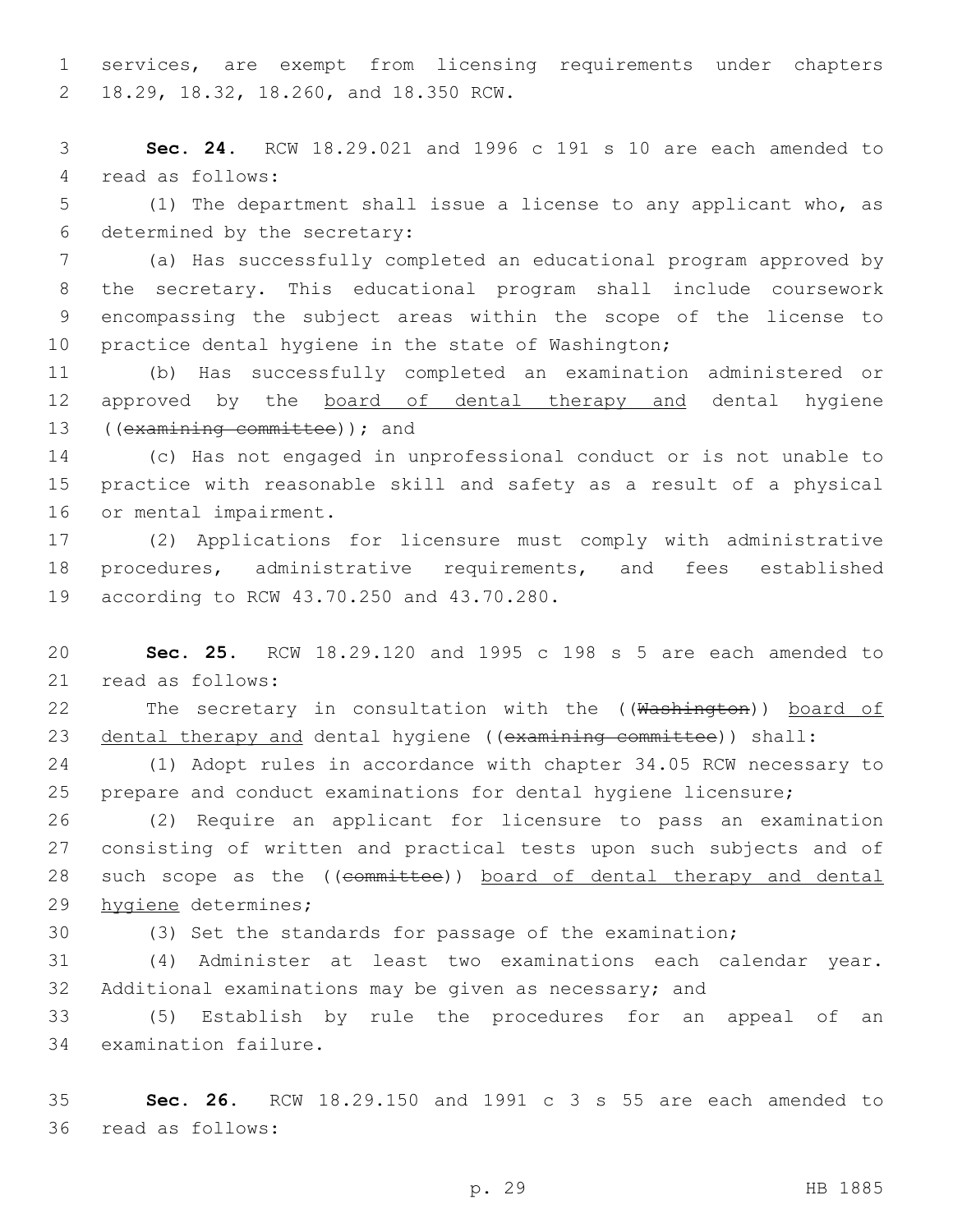(1) The secretary shall establish the date and location of the examination. Applicants who meet the education requirements for licensure shall be scheduled for the next examination following the filing of the application. The secretary shall establish by rule the 5 examination application deadline.

6 (2) The examination shall contain subjects appropriate to the 7 scope of practice and on laws in the state of Washington regulating 8 dental hygiene practice.

9 (3) The ((committee)) board of dental therapy and dental hygiene 10 shall establish by rule the requirements for a reexamination if the 11 applicant has failed the examination.

12 (4) The ((committee)) board of dental therapy and dental hygiene 13 may approve an examination prepared or administered by a private 14 testing agency or association of licensing authorities.

15 **Sec. 27.** RCW 18.29.160 and 1991 c 3 s 56 are each amended to 16 read as follows:

17 The secretary, members of the ((committee)) board of dental 18 therapy and dental hygiene, and individuals acting on their behalf 19 are immune from suit in any action, civil or criminal, based on any 20 acts performed in the course of their duties.

21 **Sec. 28.** RCW 18.29.170 and 1989 c 202 s 9 are each amended to 22 read as follows:

23 The ((committee)) board of dental therapy and dental hygiene 24 shall meet at least once a year and at such times as may be necessary 25 for the transaction of business.

26 A majority of the ((committee)) board of dental therapy and 27 dental hygiene shall constitute a quorum.

28 A vacancy in the ((committee)) board of dental therapy and dental 29 hygiene membership shall not impair the right of the remaining 30 members of the ((committee)) board of dental therapy and dental 31 hygiene to exercise any power or to perform any duty of the 32 ((committee)) board of dental therapy and dental hygiene, so long as 33 the power is exercised or the duty performed by a quorum of the 34 ((committee)) board of dental therapy and dental hygiene.

35 **Sec. 29.** RCW 18.29.210 and 1993 c 323 s 4 are each amended to 36 read as follows: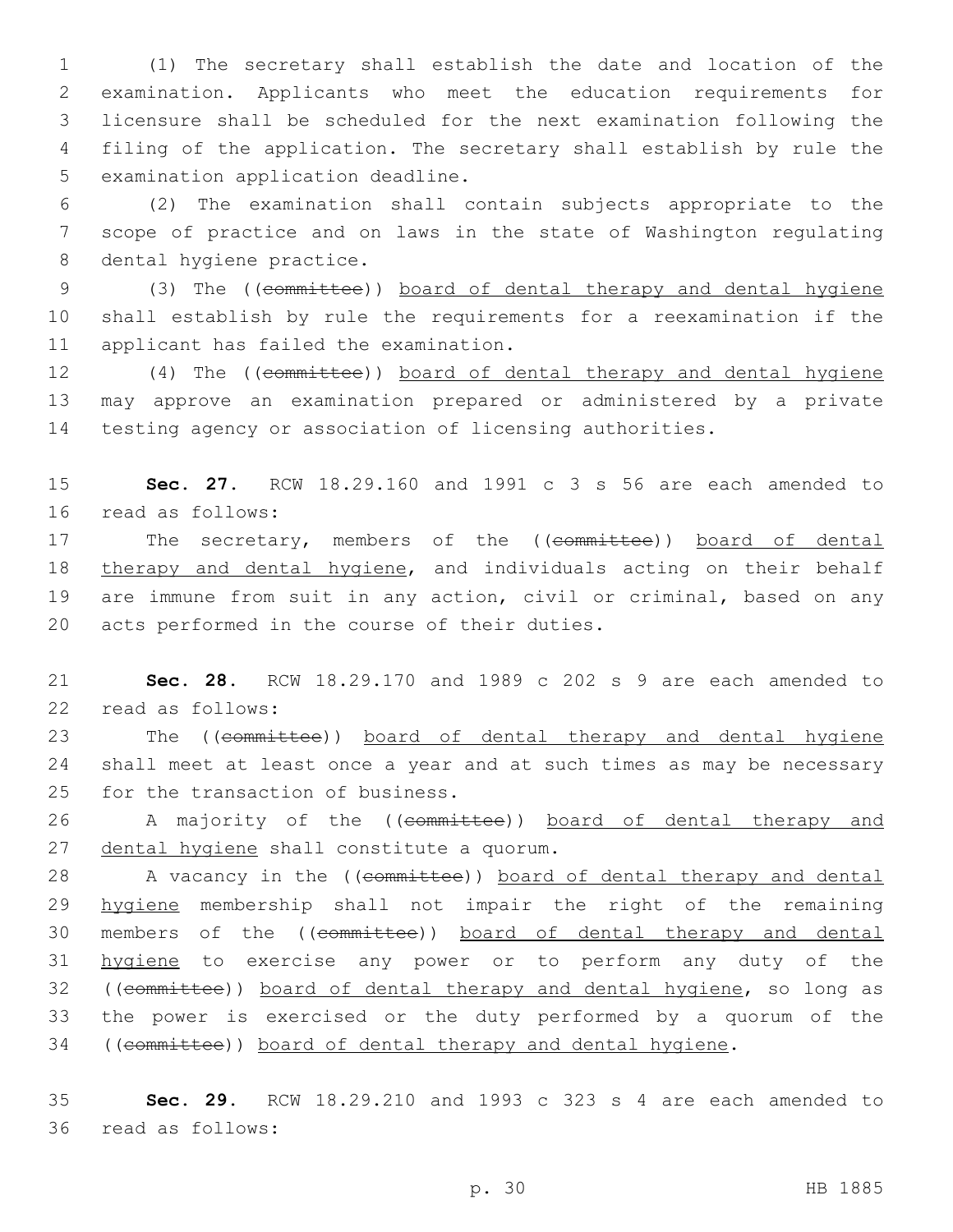1 The secretary in consultation with the board of dental therapy 2 and dental hygiene ((examining committee)) shall develop rules and 3 definitions to implement this chapter.

 **Sec. 30.** RCW 18.260.100 and 2007 c 269 s 10 are each amended to 5 read as follows:

 (1) The commission may approve a written examination prepared or administered by a private testing agency or association of licensing agencies for use by an applicant in meeting the licensing requirements under RCW 18.260.050. The requirement that the examination be written does not exclude the use of computerized test 11 administration.

 (2) The commission, upon consultation with the board of dental 13 therapy and dental hygiene ((examining committee)), may approve a clinical examination prepared or administered by a private testing agency or association of licensing agencies for use by an applicant in meeting the licensing requirements under RCW 18.260.050.

 **Sec. 31.** RCW 18.260.140 and 2007 c 269 s 18 are each amended to 18 read as follows:

 By November 15, 2012, the department, in consultation with the commission and the board of dental therapy and dental hygiene ((examining committee)), shall conduct a review of the effectiveness of the creation of the dental assistant and expanded function dental 23 auxiliary professions as related to:

(1) Increasing professional standards in dental practices;

 (2) Increasing efficiency in dental practices and community 26 health clinics;

(3) Promoting career ladders in the dental professions; and

 (4) Recommendations for expanding or contracting the practice of dental assistants and expanded function dental auxiliaries.

 **Sec. 32.** RCW 43.70.442 and 2020 c 229 s 1 and 2020 c 80 s 30 are 31 each reenacted and amended to read as follows:

 (1)(a) Each of the following professionals certified or licensed under Title 18 RCW shall, at least once every six years, complete training in suicide assessment, treatment, and management that is approved, in rule, by the relevant disciplining authority:

(i) An adviser or counselor certified under chapter 18.19 RCW;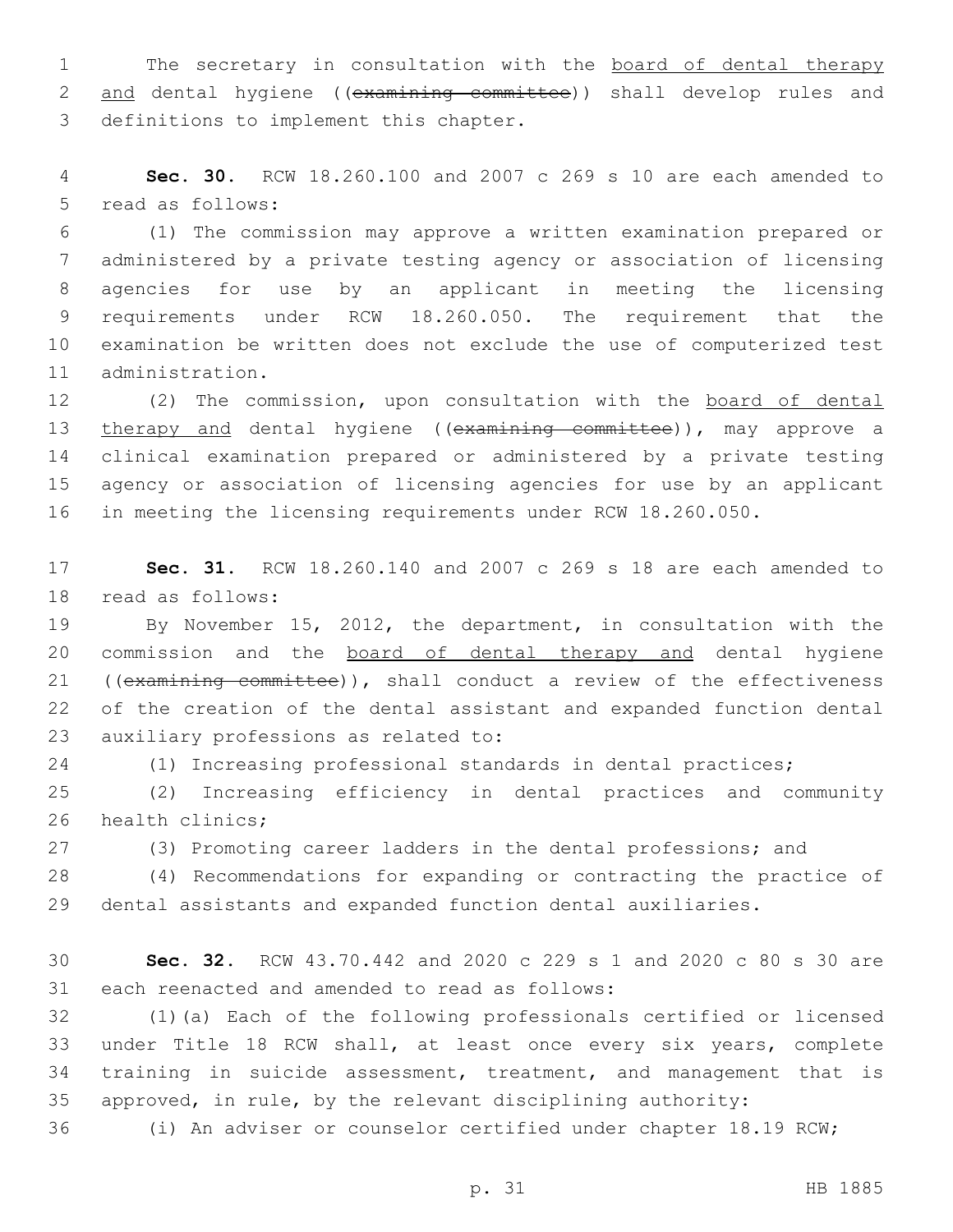(ii) A substance use disorder professional licensed under chapter 2 18.205 RCW;

 (iii) A marriage and family therapist licensed under chapter 18.225 RCW;4

(iv) A mental health counselor licensed under chapter 18.225 RCW;

 (v) An occupational therapy practitioner licensed under chapter 7 18.59 RCW;

(vi) A psychologist licensed under chapter 18.83 RCW;

 (vii) An advanced social worker or independent clinical social 10 worker licensed under chapter 18.225 RCW; and

 (viii) A social worker associate—advanced or social worker associate—independent clinical licensed under chapter 18.225 RCW.

 (b) The requirements in (a) of this subsection apply to a person holding a retired active license for one of the professions in (a) of 15 this subsection.

 (c) The training required by this subsection must be at least six hours in length, unless a disciplining authority has determined, under subsection (10)(b) of this section, that training that includes only screening and referral elements is appropriate for the profession in question, in which case the training must be at least 21 three hours in length.

 (d) Beginning July 1, 2017, the training required by this subsection must be on the model list developed under subsection (6) of this section. Nothing in this subsection (1)(d) affects the validity of training completed prior to July 1, 2017.

(2)(a) Except as provided in (b) of this subsection:

 (i) A professional listed in subsection (1)(a) of this section must complete the first training required by this section by the end of the first full continuing education reporting period after January 1, 2014, or during the first full continuing education reporting period after initial licensure or certification, whichever occurs 32 later.

33 (ii) Beginning July 1, 2021, the second training for a psychologist, a marriage and family therapist, a mental health counselor, an advanced social worker, an independent clinical social worker, a social worker associate-advanced, or a social worker associate-independent clinical must be either: (A) An advanced training focused on suicide management, suicide care protocols, or effective treatments; or (B) a training in a treatment modality shown to be effective in working with people who are suicidal, including

p. 32 HB 1885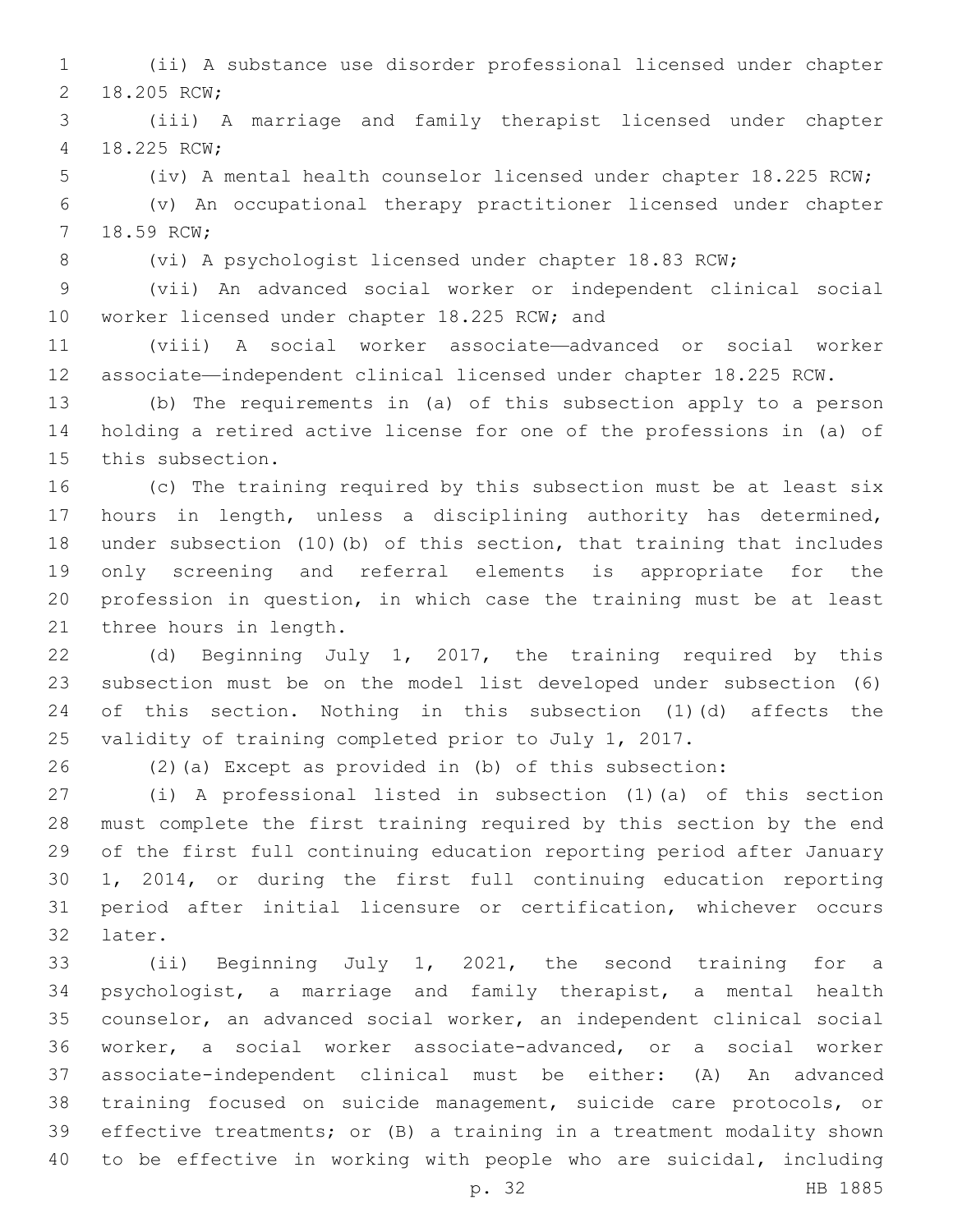dialectical behavior therapy, collaborative assessment and management of suicide risk, or cognitive behavior therapy-suicide prevention. If a professional subject to the requirements of this subsection has already completed the professional's second training prior to July 1, 2021, the professional's next training must comply with this subsection. This subsection (2)(a)(ii) does not apply if the licensee 7 demonstrates that the training required by this subsection (2)(a)(ii) 8 is not reasonably available.

 (b)(i) A professional listed in subsection (1)(a) of this section applying for initial licensure may delay completion of the first training required by this section for six years after initial licensure if he or she can demonstrate successful completion of the training required in subsection (1) of this section no more than six years prior to the application for initial licensure.

 (ii) Beginning July 1, 2021, a psychologist, a marriage and family therapist, a mental health counselor, an advanced social worker, an independent clinical social worker, a social worker associate-advanced, or a social worker associate-independent clinical exempt from his or her first training under (b)(i) of this subsection must comply with the requirements of (a)(ii) of this subsection for his or her first training after initial licensure. If a professional subject to the requirements of this subsection has already completed the professional's first training after initial licensure, the professional's next training must comply with this subsection (2)(b)(ii). This subsection (2)(b)(ii) does not apply if the licensee demonstrates that the training required by this subsection (2)(b)(ii) 27 is not reasonably available.

 (3) The hours spent completing training in suicide assessment, treatment, and management under this section count toward meeting any applicable continuing education or continuing competency requirements 31 for each profession.

 (4)(a) A disciplining authority may, by rule, specify minimum training and experience that is sufficient to exempt an individual professional from the training requirements in subsections (1) and (5) of this section. Nothing in this subsection (4)(a) allows a disciplining authority to provide blanket exemptions to broad 37 categories or specialties within a profession.

 (b) A disciplining authority may exempt a professional from the training requirements of subsections (1) and (5) of this section if the professional has only brief or limited patient contact.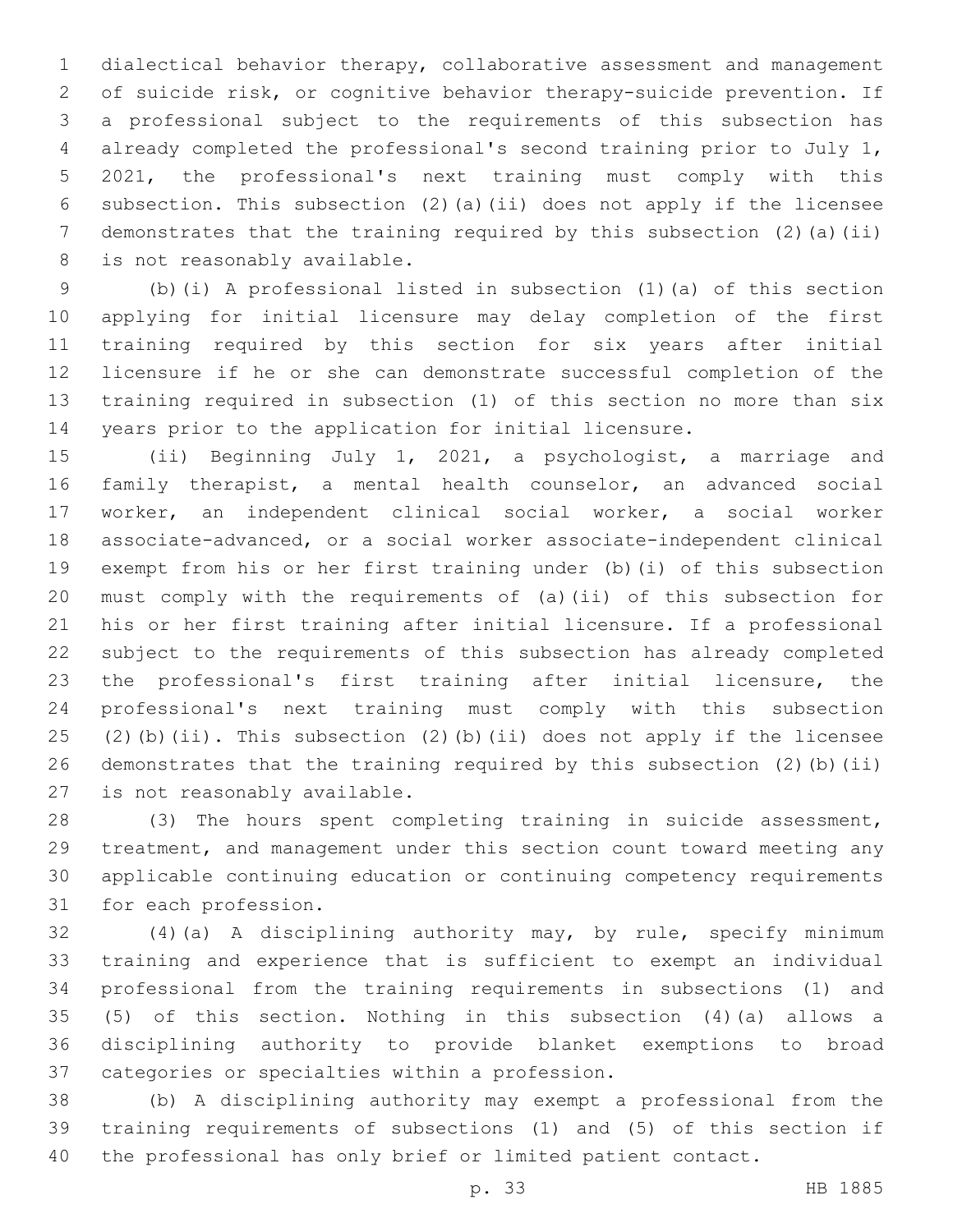(5)(a) Each of the following professionals credentialed under Title 18 RCW shall complete a one-time training in suicide assessment, treatment, and management that is approved by the 4 relevant disciplining authority:

(i) A chiropractor licensed under chapter 18.25 RCW;

(ii) A naturopath licensed under chapter 18.36A RCW;

 (iii) A licensed practical nurse, registered nurse, or advanced registered nurse practitioner, other than a certified registered nurse anesthetist, licensed under chapter 18.79 RCW;

 (iv) An osteopathic physician and surgeon licensed under chapter 18.57 RCW, other than a holder of a postgraduate osteopathic medicine 12 and surgery license issued under RCW 18.57.035;

 (v) A physical therapist or physical therapist assistant licensed 14 under chapter 18.74 RCW;

 (vi) A physician licensed under chapter 18.71 RCW, other than a 16 resident holding a limited license issued under RCW 18.71.095(3);

(vii) A physician assistant licensed under chapter 18.71A RCW;

(viii) A pharmacist licensed under chapter 18.64 RCW;

(ix) A dentist licensed under chapter 18.32 RCW;

(x) A dental hygienist licensed under chapter 18.29 RCW;

(xi) An athletic trainer licensed under chapter 18.250 RCW;

(xii) An optometrist licensed under chapter 18.53 RCW;

 (xiii) An acupuncture and Eastern medicine practitioner licensed 24 under chapter 18.06 RCW; ((and))

 (xiv) A dental therapist licensed under chapter 18.--- RCW (the 26 new chapter created in section 35 of this act); and

27 (XV) A person holding a retired active license for one of the 28 professions listed in (a)(i) through (( $\frac{1}{x+i}$ )) (xiv) of this 29 subsection.

 (b)(i) A professional listed in (a)(i) through (vii) of this subsection or a person holding a retired active license for one of the professions listed in (a)(i) through (vii) of this subsection must complete the one-time training by the end of the first full continuing education reporting period after January 1, 2016, or during the first full continuing education reporting period after initial licensure, whichever is later. Training completed between June 12, 2014, and January 1, 2016, that meets the requirements of this section, other than the timing requirements of this subsection (5)(b), must be accepted by the disciplining authority as meeting the one-time training requirement of this subsection (5).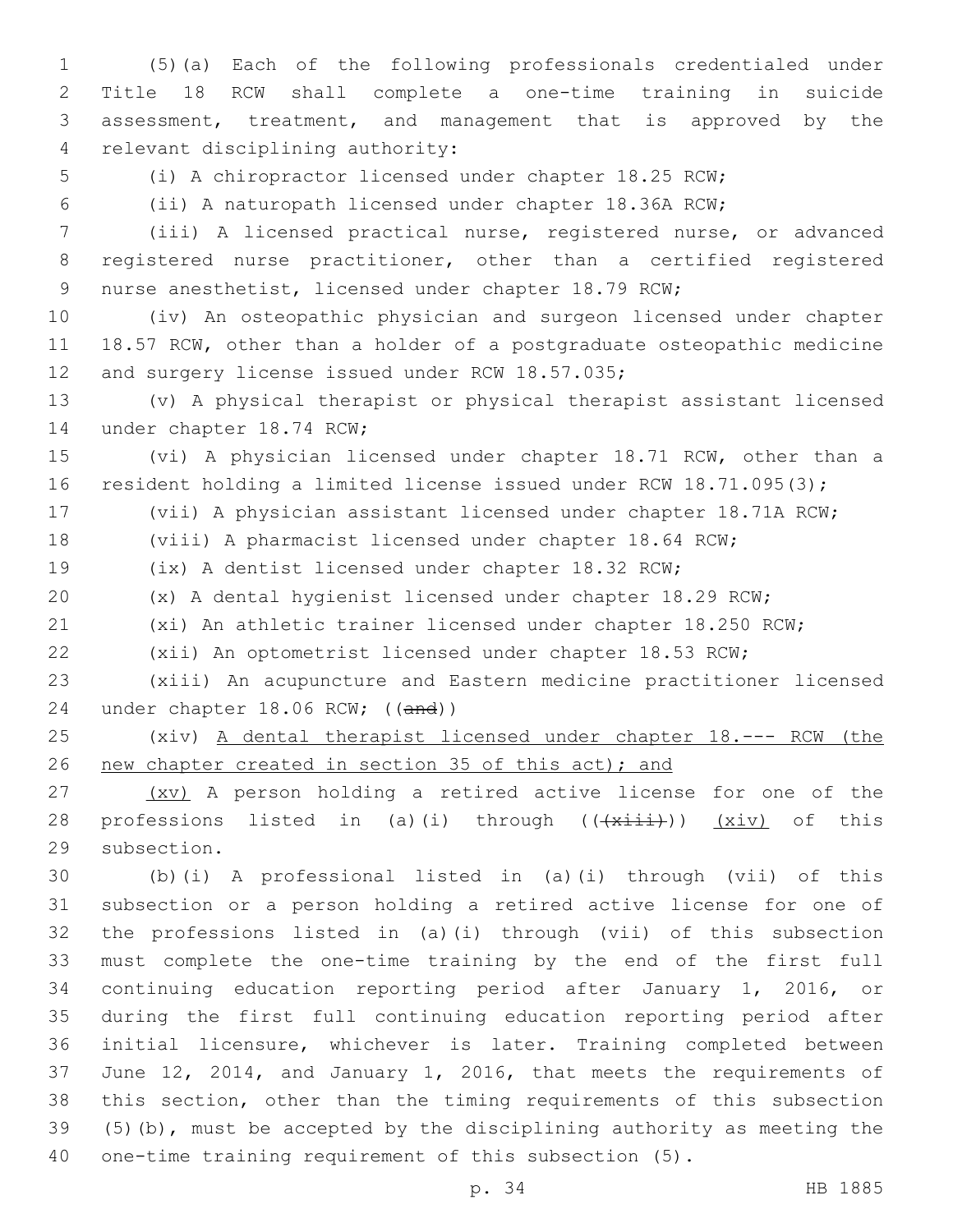(ii) A licensed pharmacist or a person holding a retired active pharmacist license must complete the one-time training by the end of the first full continuing education reporting period after January 1, 2017, or during the first full continuing education reporting period 5 after initial licensure, whichever is later.

 (iii) A licensed dentist, a licensed dental hygienist, or a person holding a retired active license as a dentist shall complete the one-time training by the end of the full continuing education reporting period after August 1, 2020, or during the first full continuing education reporting period after initial licensure, 11 whichever is later. Training completed between July 23, 2017, and August 1, 2020, that meets the requirements of this section, other than the timing requirements of this subsection (5)(b)(iii), must be accepted by the disciplining authority as meeting the one-time 15 training requirement of this subsection  $(5)$ .

 (iv) A licensed optometrist or a licensed acupuncture and Eastern medicine practitioner, or a person holding a retired active license as an optometrist or an acupuncture and Eastern medicine practitioner, shall complete the one-time training by the end of the full continuing education reporting period after August 1, 2021, or during the first full continuing education reporting period after initial licensure, whichever is later. Training completed between August 1, 2020, and August 1, 2021, that meets the requirements of this section, other than the timing requirements of this subsection (5)(b)(iv), must be accepted by the disciplining authority as meeting the one-time training requirement of this subsection (5).

 (c) The training required by this subsection must be at least six hours in length, unless a disciplining authority has determined, under subsection (10)(b) of this section, that training that includes only screening and referral elements is appropriate for the profession in question, in which case the training must be at least 32 three hours in length.

 (d) Beginning July 1, 2017, the training required by this subsection must be on the model list developed under subsection (6) of this section. Nothing in this subsection (5)(d) affects the validity of training completed prior to July 1, 2017.

 (6)(a) The secretary and the disciplining authorities shall work collaboratively to develop a model list of training programs in suicide assessment, treatment, and management. Beginning July 1, 2021, for purposes of subsection (2)(a)(ii) of this section, the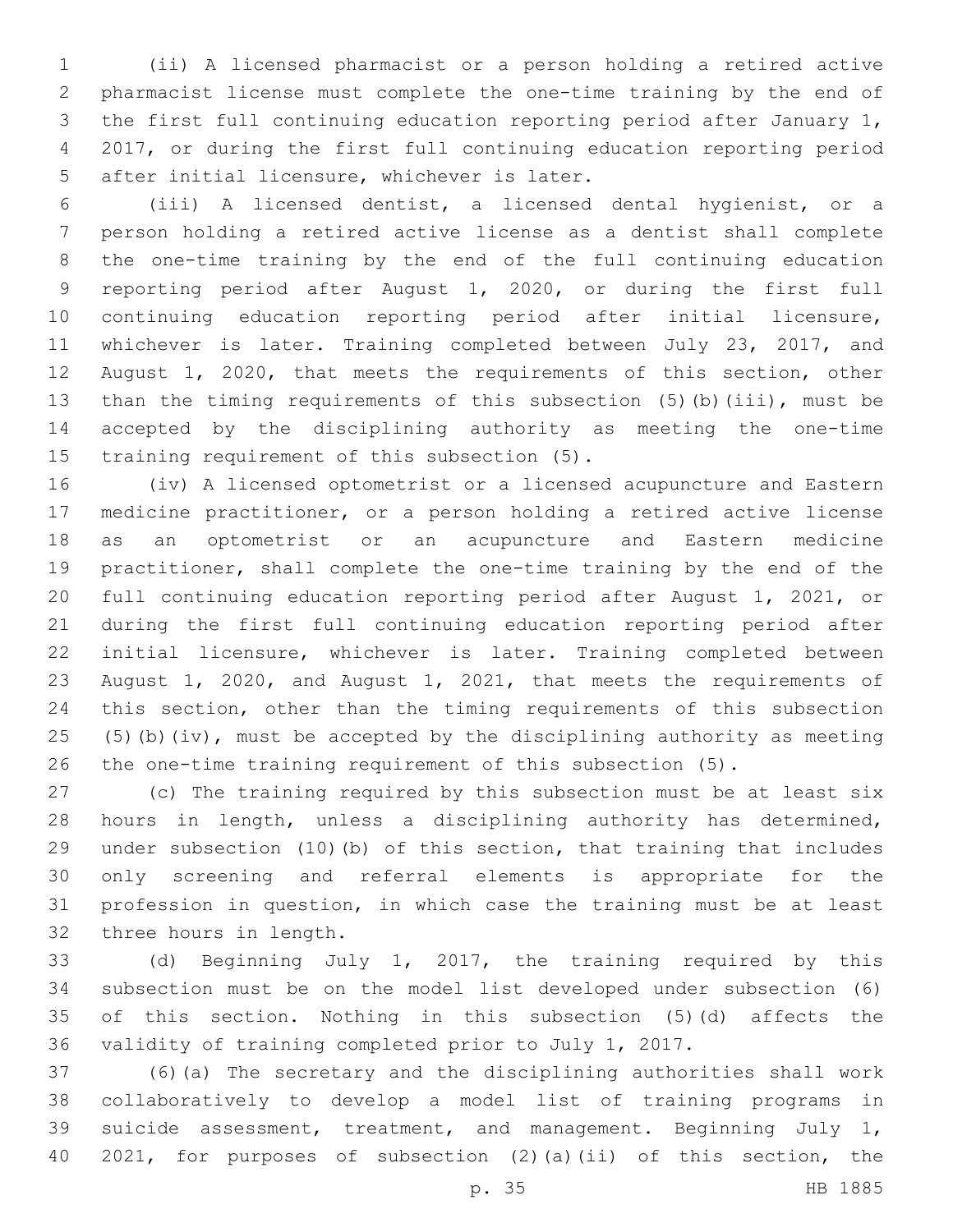model list must include advanced training and training in treatment modalities shown to be effective in working with people who are 3 suicidal.

 (b) The secretary and the disciplining authorities shall update 5 the list at least once every two years.

 (c) By June 30, 2016, the department shall adopt rules establishing minimum standards for the training programs included on the model list. The minimum standards must require that six-hour trainings include content specific to veterans and the assessment of issues related to imminent harm via lethal means or self-injurious behaviors and that three-hour trainings for pharmacists or dentists include content related to the assessment of issues related to imminent harm via lethal means. When adopting the rules required under this subsection (6)(c), the department shall:

 (i) Consult with the affected disciplining authorities, public and private institutions of higher education, educators, experts in suicide assessment, treatment, and management, the Washington department of veterans affairs, and affected professional 19 associations; and

 (ii) Consider standards related to the best practices registry of the American foundation for suicide prevention and the suicide 22 prevention resource center.

23 (d) Beginning January 1, 2017:

 (i) The model list must include only trainings that meet the minimum standards established in the rules adopted under (c) of this subsection and any three-hour trainings that met the requirements of 27 this section on or before July 24, 2015;

 (ii) The model list must include six-hour trainings in suicide assessment, treatment, and management, and three-hour trainings that 30 include only screening and referral elements; and

 (iii) A person or entity providing the training required in this section may petition the department for inclusion on the model list. The department shall add the training to the list only if the department determines that the training meets the minimum standards established in the rules adopted under (c) of this subsection.

 (e) By January 1, 2021, the department shall adopt minimum standards for advanced training and training in treatment modalities shown to be effective in working with people who are suicidal. Beginning July 1, 2021, all such training on the model list must meet 40 the minimum standards. When adopting the minimum standards, the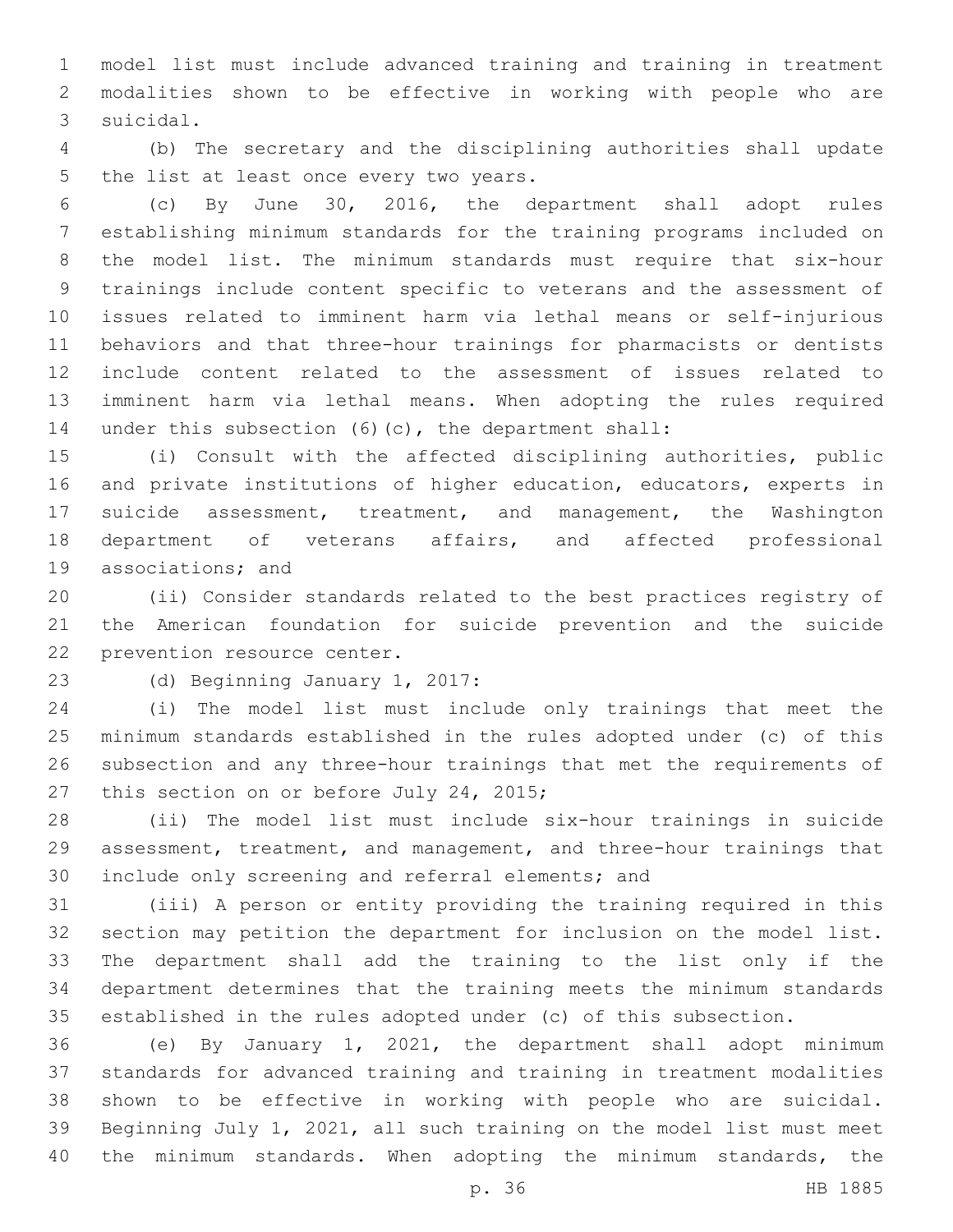department must consult with the affected disciplining authorities, public and private institutions of higher education, educators, experts in suicide assessment, treatment, and management, the Washington department of veterans affairs, and affected professional associations.5

 (7) The department shall provide the health profession training standards created in this section to the professional educator standards board as a model in meeting the requirements of RCW 28A.410.226 and provide technical assistance, as requested, in the review and evaluation of educator training programs. The educator training programs approved by the professional educator standards board may be included in the department's model list.

 (8) Nothing in this section may be interpreted to expand or limit the scope of practice of any profession regulated under chapter 15 18.130 RCW.

 (9) The secretary and the disciplining authorities affected by this section shall adopt any rules necessary to implement this 18 section.

19 (10) For purposes of this section:

 (a) "Disciplining authority" has the same meaning as in RCW 21 18.130.020.

 (b) "Training in suicide assessment, treatment, and management" means empirically supported training approved by the appropriate disciplining authority that contains the following elements: Suicide assessment, including screening and referral, suicide treatment, and suicide management. However, the disciplining authority may approve training that includes only screening and referral elements if appropriate for the profession in question based on the profession's scope of practice. The board of occupational therapy may also approve training that includes only screening and referral elements if appropriate for occupational therapy practitioners based on practice 32 setting.

 (11) A state or local government employee is exempt from the requirements of this section if he or she receives a total of at least six hours of training in suicide assessment, treatment, and management from his or her employer every six years. For purposes of this subsection, the training may be provided in one six-hour block or may be spread among shorter training sessions at the employer's discretion.39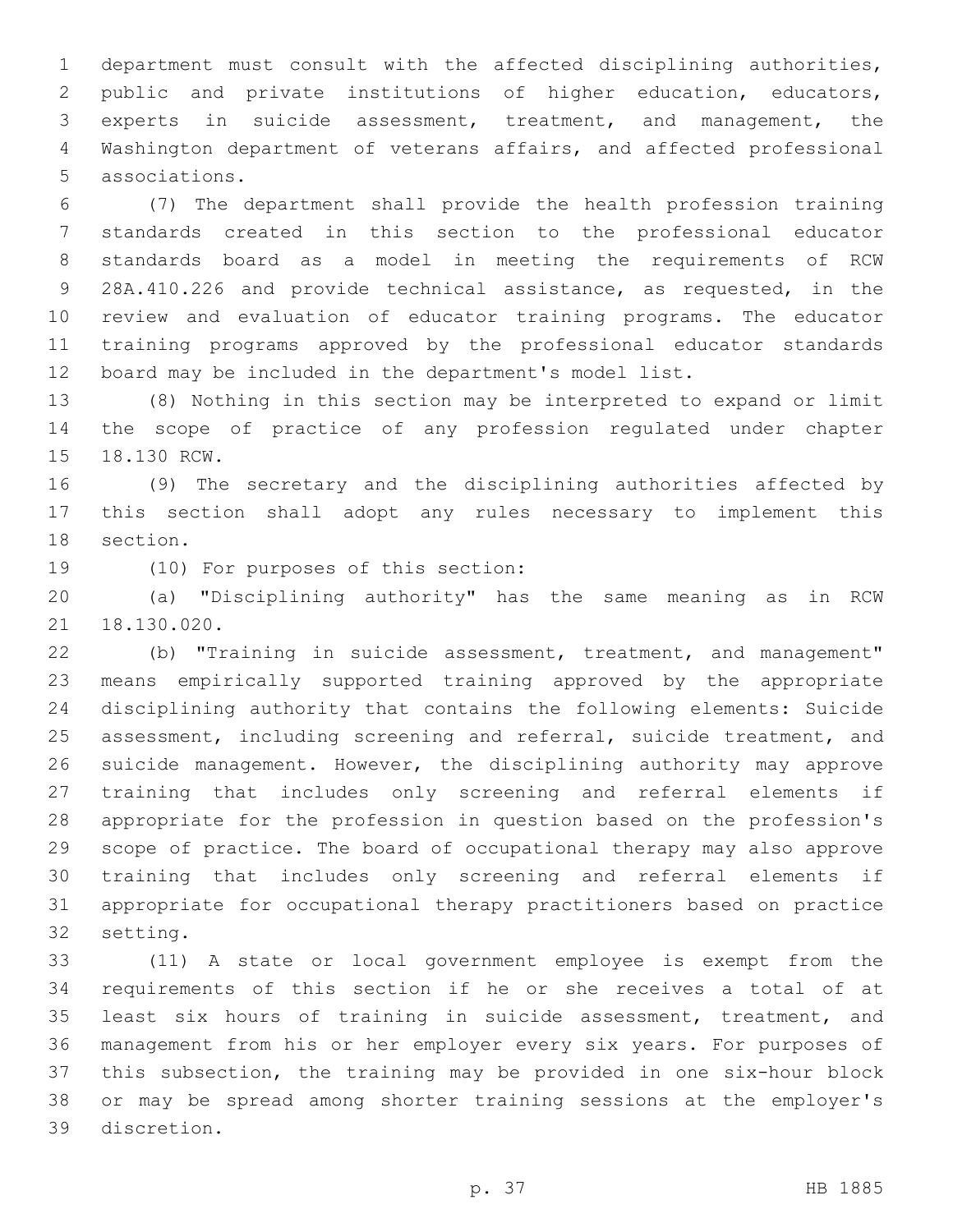(12) An employee of a community mental health agency licensed under chapter 71.24 RCW or a chemical dependency program certified under chapter 71.24 RCW is exempt from the requirements of this section if he or she receives a total of at least six hours of training in suicide assessment, treatment, and management from his or her employer every six years. For purposes of this subsection, the training may be provided in one six-hour block or may be spread among shorter training sessions at the employer's discretion.

 **Sec. 33.** RCW 43.70.650 and 2001 c 93 s 2 are each amended to 10 read as follows:

 The secretary is authorized to create a school sealant endorsement program for dental hygienists and dental assistants. The secretary of health, in consultation with the dental quality 14 assurance commission and the board of dental therapy and dental 15 hygiene ((examining committee)), shall adopt rules to implement this 16 section.

 (1) A dental hygienist licensed in this state after April 19, 2001, is eligible to apply for endorsement by the department of health as a school sealant dental hygienist upon completion of the Washington state school sealant endorsement program. While otherwise authorized to act, currently licensed hygienists may still elect to 22 apply for the endorsement.

 (2) A dental assistant employed after April 19, 2001, by a dentist licensed in this state, who has worked under dental supervision for at least two hundred hours, is eligible to apply for endorsement by the department of health as a school sealant dental assistant upon completion of the Washington state school sealant endorsement program. While otherwise authorized to act, currently employed dental assistants may still elect to apply for the 30 endorsement.

 (3) The department may impose a fee for implementation of this 32 section.

 (4) The secretary shall provide a report to the legislature by December 1, 2005, evaluating the outcome of chapter 93, Laws of 2001.

 NEW SECTION. **Sec. 34.** RCW 18.29.110 (Dental hygiene examining committee—Generally) and 2019 c 111 s 2, 1991 c 3 s 51, & 1989 c 202 s 3 are each repealed.